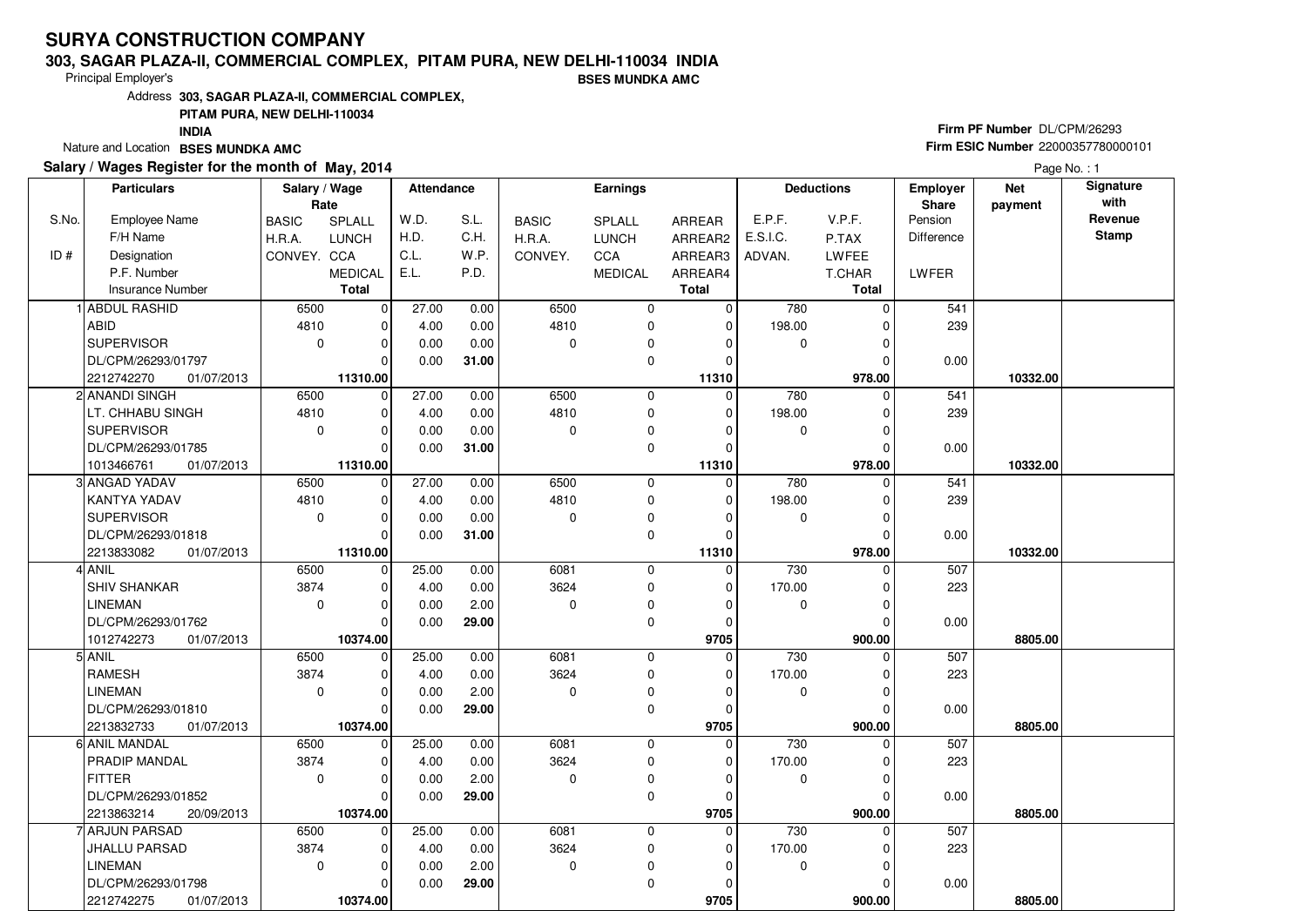#### **303, SAGAR PLAZA-II, COMMERCIAL COMPLEX, PITAM PURA, NEW DELHI-110034 INDIA**

Principal Employer's

**BSES MUNDKA AMC**

Address**303, SAGAR PLAZA-II, COMMERCIAL COMPLEX,**

### **PITAM PURA, NEW DELHI-110034**

**INDIA**

Nature and Location **BSES MUNDKA AMC** 

### **Salary / Wages Register for the month of May, 2014**

# **Firm PF Number** DL/CPM/26293 **Firm ESIC Number** <sup>22000357780000101</sup>

|       | <b>Particulars</b>                       | Salary / Wage<br>Rate |                        | <b>Attendance</b> |       |              | Earnings       |                     |             | <b>Deductions</b> | <b>Employer</b><br><b>Share</b> | <b>Net</b><br>payment | Signature<br>with |
|-------|------------------------------------------|-----------------------|------------------------|-------------------|-------|--------------|----------------|---------------------|-------------|-------------------|---------------------------------|-----------------------|-------------------|
| S.No. | <b>Employee Name</b>                     | <b>BASIC</b>          | <b>SPLALL</b>          | W.D.              | S.L.  | <b>BASIC</b> | <b>SPLALL</b>  | ARREAR              | E.P.F.      | V.P.F.            | Pension                         |                       | Revenue           |
|       | F/H Name                                 | H.R.A.                | <b>LUNCH</b>           | H.D.              | C.H.  | H.R.A.       | <b>LUNCH</b>   | ARREAR2             | E.S.I.C.    | P.TAX             | <b>Difference</b>               |                       | <b>Stamp</b>      |
| ID#   | Designation                              | CONVEY. CCA           |                        | C.L.              | W.P.  | CONVEY.      | CCA            | ARREAR3             | ADVAN.      | <b>LWFEE</b>      |                                 |                       |                   |
|       | P.F. Number                              |                       | <b>MEDICAL</b>         | E.L.              | P.D.  |              | <b>MEDICAL</b> | ARREAR4             |             | T.CHAR            | LWFER                           |                       |                   |
|       | <b>Insurance Number</b>                  |                       | <b>Total</b>           |                   |       |              |                | <b>Total</b>        |             | Total             |                                 |                       |                   |
|       | 8 ASHOK KUMAR                            | 5731                  | $\overline{0}$         | 25.00             | 0.00  | 5361         | 0              | 0                   | 643         | $\Omega$          | 447                             |                       |                   |
|       | <b>MAHABIR SINGH</b>                     | 2823                  | $\mathbf 0$            | 4.00              | 0.00  | 2641         | 0              | 0                   | 141.00      | $\Omega$          | 196                             |                       |                   |
|       | ALM                                      | $\mathbf 0$           | $\mathbf 0$            | 0.00              | 2.00  | $\mathbf 0$  | 0              | $\Omega$            | 0           | $\Omega$          |                                 |                       |                   |
|       | DL/CPM/26293/01807                       |                       | $\Omega$               | 0.00              | 29.00 |              | 0              | $\Omega$            |             | 0                 | 0.00                            |                       |                   |
|       | 2213832591<br>01/07/2013                 |                       | 8554.00                |                   |       |              |                | 8002                |             | 784.00            |                                 | 7218.00               |                   |
|       | 9 ASHOK PASWAN                           | 6500                  | $\overline{0}$         | 25.00             | 0.00  | 6081         | 0              | $\Omega$            | 730         | $\Omega$          | 507                             |                       |                   |
|       | <b>RIJAN PASWAN</b>                      | 3874                  | $\mathbf 0$            | 4.00              | 0.00  | 3624         | 0              | $\mathbf 0$         | 170.00      | 0                 | 223                             |                       |                   |
|       | LINEMAN                                  | $\mathbf 0$           | $\Omega$               | 0.00              | 2.00  | 0            | 0              | O                   | 0           | $\Omega$          |                                 |                       |                   |
|       | DL/CPM/26293/01763                       |                       | $\Omega$               | 0.00              | 29.00 |              | 0              | 0                   |             | $\Omega$          | 0.00                            |                       |                   |
|       | 1012742276<br>01/07/2013                 |                       | 10374.00               |                   |       |              |                | 9705                |             | 900.00            |                                 | 8805.00               |                   |
|       | 10 BABLU                                 | 5731                  | $\overline{0}$         | 25.00             | 0.00  | 5361         | 0              | $\mathbf 0$         | 643         | $\Omega$          | 447                             |                       |                   |
|       | <b>SAURAJ SINGH</b>                      | 2823                  | $\mathbf 0$            | 4.00              | 0.00  | 2641         | 0              | $\Omega$            | 141.00      | 0                 | 196                             |                       |                   |
|       | ALM                                      | $\mathbf 0$           | $\Omega$               | 0.00              | 2.00  | $\Omega$     | 0              | 0                   | $\mathbf 0$ | $\Omega$          |                                 |                       |                   |
|       | DL/CPM/26293/01803                       |                       | $\Omega$               | 0.00              | 29.00 |              | 0              | $\Omega$            |             | 0                 | 0.00                            |                       |                   |
|       | 2213832575<br>01/07/2013                 |                       | 8554.00                |                   |       |              |                | 8002                |             | 784.00            |                                 | 7218.00               |                   |
|       | 11 BABU LAL                              | 8554                  | $\overline{0}$         | 25.00             | 0.00  | 8002         | 0              | $\Omega$            | $\Omega$    | $\Omega$          | $\mathbf 0$                     |                       |                   |
|       | KHYALI RAM                               | $\mathbf 0$           | $\mathbf 0$            | 4.00              | 0.00  | $\mathbf 0$  | 0              | $\Omega$            | 141.00      | 0                 | 0                               |                       |                   |
|       | ALM                                      | $\mathbf 0$           | $\Omega$               | 0.00              | 2.00  | $\Omega$     | 0              | $\Omega$            | $\mathbf 0$ | $\Omega$          |                                 |                       |                   |
|       |                                          |                       | $\Omega$               | 0.00              | 29.00 |              | 0              | $\Omega$            |             | O                 | 0.00                            |                       |                   |
|       | 01/07/2013<br>2213833084<br>12 BALMAKUND | 6500                  | 8554.00<br>$\mathbf 0$ | 25.00             | 0.00  | 6081         | 0              | 8002<br>$\mathbf 0$ | 730         | 141.00<br>U       | 507                             | 7861.00               |                   |
|       | MAHESHWER SINGH                          | 3874                  | $\Omega$               | 4.00              | 0.00  | 3624         | 0              | $\Omega$            | 170.00      | 0                 | 223                             |                       |                   |
|       | <b>LINEMAN</b>                           | $\mathbf 0$           | $\mathbf 0$            | 0.00              | 2.00  | $\mathbf 0$  | 0              | $\Omega$            | $\mathbf 0$ | 0                 |                                 |                       |                   |
|       | DL/CPM/26293/01836                       |                       | $\Omega$               | 0.00              | 29.00 |              | 0              | $\Omega$            |             | $\Omega$          | 0.00                            |                       |                   |
|       | 1012742277<br>01/07/2013                 |                       | 10374.00               |                   |       |              |                | 9705                |             | 900.00            |                                 | 8805.00               |                   |
|       | 13 BHERO                                 | 5731                  | $\mathbf 0$            | 25.00             | 0.00  | 5361         | 0              | $\overline{0}$      | 643         | $\Omega$          | 447                             |                       |                   |
|       | NARAYAN                                  | 2823                  | $\Omega$               | 4.00              | 0.00  | 2641         | 0              | 0                   | 141.00      | $\Omega$          | 196                             |                       |                   |
|       | ALM                                      | $\mathbf 0$           | $\mathbf 0$            | 0.00              | 2.00  | $\mathbf 0$  | 0              | $\Omega$            | 0           | 0                 |                                 |                       |                   |
|       | DL/CPM/26293/01787                       |                       | $\Omega$               | 0.00              | 29.00 |              | 0              | $\Omega$            |             | O                 | 0.00                            |                       |                   |
|       | 1013500536<br>01/07/2013                 |                       | 8554.00                |                   |       |              |                | 8002                |             | 784.00            |                                 | 7218.00               |                   |
|       | 14 BHOLA KHAN                            | 5731                  | $\mathbf 0$            | 25.00             | 0.00  | 5361         | 0              | $\mathbf 0$         | 643         | $\Omega$          | 447                             |                       |                   |
|       | MD JALIL                                 | 2823                  | $\Omega$               | 4.00              | 0.00  | 2641         | 0              | $\Omega$            | 141.00      | $\Omega$          | 196                             |                       |                   |
|       | ALM                                      | $\Omega$              | $\Omega$               | 0.00              | 2.00  | $\Omega$     | 0              | O                   | 0           | $\Omega$          |                                 |                       |                   |
|       | DL/CPM/26293/01792                       |                       | $\Omega$               | 0.00              | 29.00 |              | 0              | 0                   |             | 0                 | 0.00                            |                       |                   |
|       | 1112925366<br>01/07/2013                 |                       | 8554.00                |                   |       |              |                | 8002                |             | 784.00            |                                 | 7218.00               |                   |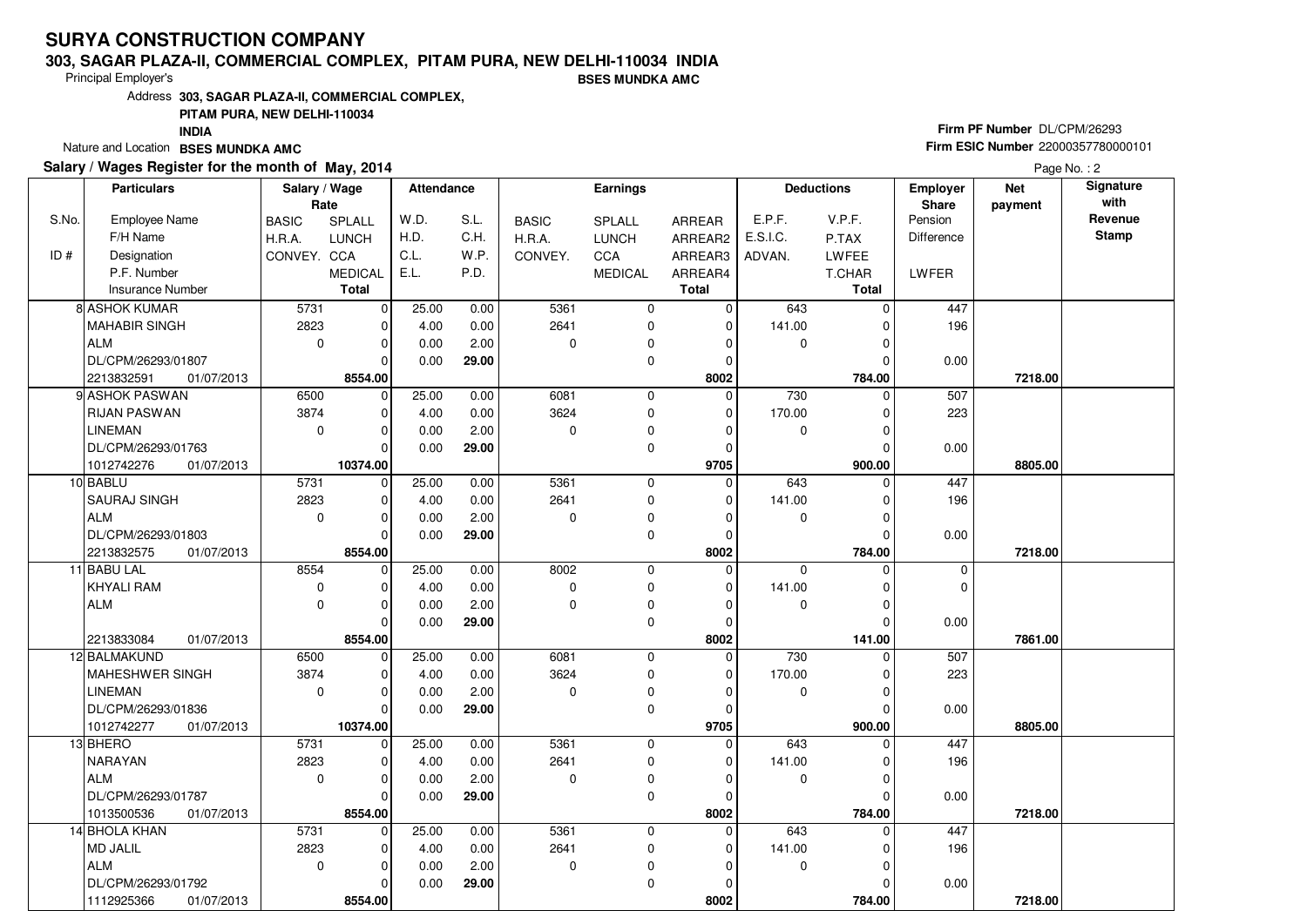#### **303, SAGAR PLAZA-II, COMMERCIAL COMPLEX, PITAM PURA, NEW DELHI-110034 INDIA**

Principal Employer's

**BSES MUNDKA AMC**

Address**303, SAGAR PLAZA-II, COMMERCIAL COMPLEX,**

### **PITAM PURA, NEW DELHI-110034**

**INDIA**

Nature and Location **BSES MUNDKA AMC** 

### **Salary / Wages Register for the month of May, 2014**

# **Firm PF Number** DL/CPM/26293 **Firm ESIC Number** <sup>22000357780000101</sup>

|       | <b>Particulars</b>         | Salary / Wage<br>Rate |                | <b>Attendance</b> |       |              | <b>Earnings</b> |               |             | <b>Deductions</b> | Employer<br><b>Share</b> | <b>Net</b> | Signature<br>with |
|-------|----------------------------|-----------------------|----------------|-------------------|-------|--------------|-----------------|---------------|-------------|-------------------|--------------------------|------------|-------------------|
| S.No. | Employee Name              | <b>BASIC</b>          | SPLALL         | W.D.              | S.L.  | <b>BASIC</b> | <b>SPLALL</b>   | <b>ARREAR</b> | E.P.F.      | V.P.F.            | Pension                  | payment    | Revenue           |
|       | F/H Name                   | H.R.A.                | <b>LUNCH</b>   | H.D.              | C.H.  | H.R.A.       | <b>LUNCH</b>    | ARREAR2       | E.S.I.C.    | P.TAX             | Difference               |            | <b>Stamp</b>      |
| ID#   | Designation                | CONVEY. CCA           |                | C.L.              | W.P.  | CONVEY.      | <b>CCA</b>      | ARREAR3       | ADVAN.      | <b>LWFEE</b>      |                          |            |                   |
|       | P.F. Number                |                       | <b>MEDICAL</b> | E.L.              | P.D.  |              | <b>MEDICAL</b>  | ARREAR4       |             | T.CHAR            | LWFER                    |            |                   |
|       | <b>Insurance Number</b>    |                       | <b>Total</b>   |                   |       |              |                 | <b>Total</b>  |             | <b>Total</b>      |                          |            |                   |
|       | 15 BHUPENDER               | 5731                  | $\mathbf 0$    | 25.00             | 0.00  | 5361         | 0               | 0             | 643         | $\Omega$          | 447                      |            |                   |
|       | OM PARKASH                 | 2823                  | $\mathbf 0$    | 4.00              | 0.00  | 2641         | $\mathbf 0$     | $\mathbf 0$   | 141.00      | $\Omega$          | 196                      |            |                   |
|       | ALM                        | $\mathbf 0$           | $\Omega$       | 0.00              | 2.00  | $\Omega$     | 0               | $\Omega$      | 0           | O                 |                          |            |                   |
|       | DL/CPM/26293/01839         |                       | $\Omega$       | 0.00              | 29.00 |              | 0               | $\mathbf 0$   |             | $\Omega$          | 0.00                     |            |                   |
|       | 01/07/2013<br>2213834568   |                       | 8554.00        |                   |       |              |                 | 8002          |             | 784.00            |                          | 7218.00    |                   |
|       | 16 BIJENDER                | 5731                  | 0              | 25.00             | 0.00  | 5361         | 0               | $\Omega$      | 643         | $\Omega$          | 447                      |            |                   |
|       | <b>EIDAL SINGH</b>         | 2823                  | $\mathbf 0$    | 4.00              | 0.00  | 2641         | $\mathbf 0$     | $\mathbf 0$   | 141.00      |                   | 196                      |            |                   |
|       | ALM                        | $\mathbf 0$           | $\mathbf 0$    | 0.00              | 2.00  | $\Omega$     | 0               | $\Omega$      | 0           |                   |                          |            |                   |
|       | DL/CPM/26293/01811         |                       | $\Omega$       | 0.00              | 29.00 |              | $\mathbf 0$     | $\mathbf 0$   |             | $\Omega$          | 0.00                     |            |                   |
|       | 2213832734<br>01/07/2013   |                       | 8554.00        |                   |       |              |                 | 8002          |             | 784.00            |                          | 7218.00    |                   |
|       | 17 BIRENDRA MANDAL         | 5731                  | $\mathbf 0$    | 12.00             | 0.00  | 2588         | 0               | $\mathbf 0$   | 311         | $\Omega$          | 216                      |            |                   |
|       | <b>DASHARATH MANDAL</b>    | 2823                  | $\mathbf 0$    | 2.00              | 0.00  | 1275         | $\mathbf 0$     | $\Omega$      | 68.00       |                   | 95                       |            |                   |
|       | ALM                        | $\mathbf 0$           | $\mathbf 0$    | 0.00              | 17.00 | $\Omega$     | 0               | $\Omega$      | 0           | $\Omega$          |                          |            |                   |
|       | DL/CPM/26293/01853         |                       | $\Omega$       | 0.00              | 14.00 |              | $\mathbf 0$     | $\mathbf 0$   |             |                   | 0.00                     |            |                   |
|       | 2213863216<br>20/09/2013   |                       | 8554.00        |                   |       |              |                 | 3863          |             | 379.00            |                          | 3484.00    |                   |
|       | 18 CHANDGI RAM             | 6500                  | $\mathbf 0$    | 27.00             | 0.00  | 6500         | $\mathbf 0$     | 0             | 780         | $\Omega$          | 541                      |            |                   |
|       | <b>RAJ RAM MISHRA</b>      | 3874                  | $\Omega$       | 4.00              | 0.00  | 3874         | $\mathbf 0$     | $\Omega$      | 182.00      |                   | 239                      |            |                   |
|       | <b>FITTER</b>              | $\mathbf 0$           | $\mathbf 0$    | 0.00              | 0.00  | $\Omega$     | 0               | $\Omega$      | 0           | $\Omega$          |                          |            |                   |
|       | DL/CPM/26293/01764         |                       | $\Omega$       | 0.00              | 31.00 |              | $\mathbf 0$     | $\Omega$      |             |                   | 0.00                     |            |                   |
|       | 1012742278<br>01/07/2013   |                       | 10374.00       |                   |       |              |                 | 10374         |             | 962.00            |                          | 9412.00    |                   |
|       | 19 CHANDRASHEKHAR KU.      | 5731                  | $\mathbf 0$    | 25.00             | 0.00  | 5361         | $\mathbf 0$     | $\Omega$      | 643         |                   | 447                      |            |                   |
|       | <b>AGAMLAL SEN</b>         | 2823                  | $\Omega$       | 4.00              | 0.00  | 2641         | 0               | $\Omega$      | 141.00      |                   | 196                      |            |                   |
|       | ALM                        | $\Omega$              | $\mathbf 0$    | 0.00              | 2.00  | $\Omega$     | $\mathbf 0$     | $\mathbf 0$   | $\mathbf 0$ | $\Omega$          |                          |            |                   |
|       | DL/CPM/26293/01817         |                       | $\Omega$       | 0.00              | 29.00 |              | $\mathbf 0$     | 0             |             |                   | 0.00                     |            |                   |
|       | 2213833080<br>01/07/2013   |                       | 8554.00        |                   |       |              |                 | 8002          |             | 784.00            |                          | 7218.00    |                   |
|       | 20 CHHOTU KUMAR            | 6500                  | $\mathbf 0$    | 25.00             | 0.00  | 6081         | $\mathbf 0$     | $\mathbf{0}$  | 730         | 0                 | 507                      |            |                   |
|       | <b>GARBHI PRASAD SINGH</b> | 3874                  | $\mathbf 0$    | 4.00              | 0.00  | 3624         | 0               | 0             | 170.00      | $\Omega$          | 223                      |            |                   |
|       | <b>LINEMAN</b>             | $\Omega$              | $\mathbf 0$    | 0.00              | 2.00  | $\Omega$     | $\mathbf 0$     | $\Omega$      | 0           |                   |                          |            |                   |
|       | DL/CPM/26293/01765         |                       | $\Omega$       | 0.00              | 29.00 |              | 0               | $\Omega$      |             | U                 | 0.00                     |            |                   |
|       | 1012742281<br>01/07/2013   |                       | 10374.00       |                   |       |              |                 | 9705          |             | 900.00            |                          | 8805.00    |                   |
|       | 21 DEEPAK KUMAR            | 6500                  | $\mathbf 0$    | 25.00             | 0.00  | 6081         | $\mathbf 0$     | $\Omega$      | 730         | <sup>0</sup>      | 507                      |            |                   |
|       | <b>RAM NIWASH</b>          | 3874                  | $\mathbf 0$    | 4.00              | 0.00  | 3624         | $\mathbf 0$     | 0             | 170.00      |                   | 223                      |            |                   |
|       | <b>LINEMAN</b>             | $\mathbf 0$           | $\mathbf 0$    | 0.00              | 2.00  | $\mathbf 0$  | 0               | $\Omega$      | 0           | U                 |                          |            |                   |
|       | DL/CPM/26293/01794         |                       | $\Omega$       | 0.00              | 29.00 |              | 0               | $\Omega$      |             |                   | 0.00                     |            |                   |
|       | 1113957143<br>01/07/2013   |                       | 10374.00       |                   |       |              |                 | 9705          |             | 900.00            |                          | 8805.00    |                   |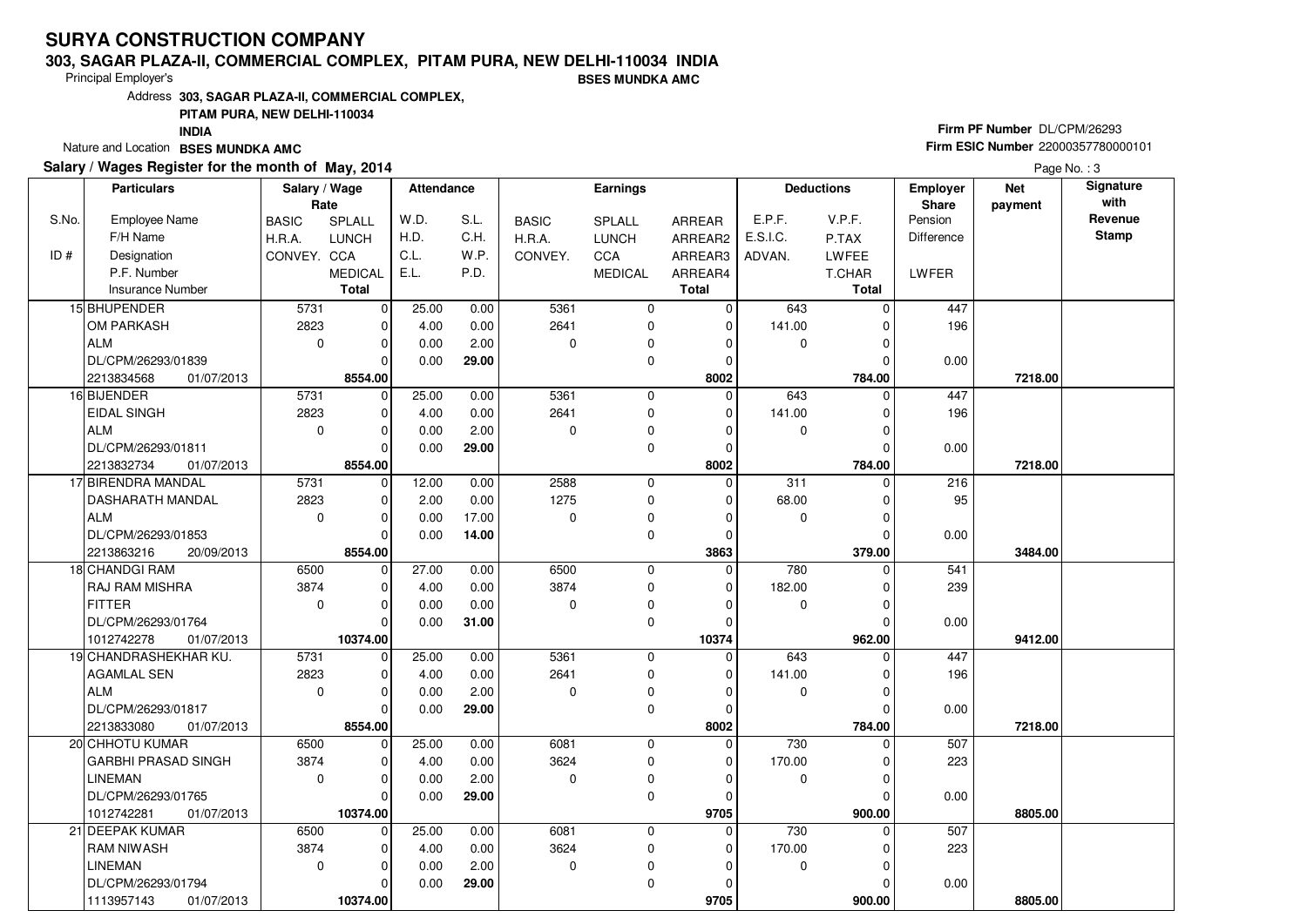#### **303, SAGAR PLAZA-II, COMMERCIAL COMPLEX, PITAM PURA, NEW DELHI-110034 INDIABSES MUNDKA AMC**

Principal Employer's

Address**303, SAGAR PLAZA-II, COMMERCIAL COMPLEX,**

### **PITAM PURA, NEW DELHI-110034**

**INDIA**

Nature and Location **BSES MUNDKA AMC** 

### **Salary / Wages Register for the month of May, 2014**

# **Firm PF Number** DL/CPM/26293 **Firm ESIC Number** <sup>22000357780000101</sup>

|       | <b>Particulars</b>       | Salary / Wage |                | <b>Attendance</b> |       |              | Earnings       |              |             | <b>Deductions</b> | <b>Employer</b> | <b>Net</b> | Signature    |
|-------|--------------------------|---------------|----------------|-------------------|-------|--------------|----------------|--------------|-------------|-------------------|-----------------|------------|--------------|
|       |                          | Rate          |                |                   |       |              |                |              |             |                   | Share           | payment    | with         |
| S.No. | Employee Name            | <b>BASIC</b>  | SPLALL         | W.D.              | S.L.  | <b>BASIC</b> | SPLALL         | ARREAR       | E.P.F.      | V.P.F.            | Pension         |            | Revenue      |
|       | F/H Name                 | H.R.A.        | <b>LUNCH</b>   | H.D.              | C.H.  | H.R.A.       | <b>LUNCH</b>   | ARREAR2      | E.S.I.C.    | P.TAX             | Difference      |            | <b>Stamp</b> |
| ID#   | Designation              | CONVEY. CCA   |                | C.L.              | W.P.  | CONVEY.      | CCA            | ARREAR3      | ADVAN.      | <b>LWFEE</b>      |                 |            |              |
|       | P.F. Number              |               | <b>MEDICAL</b> | E.L.              | P.D.  |              | <b>MEDICAL</b> | ARREAR4      |             | T.CHAR            | LWFER           |            |              |
|       | <b>Insurance Number</b>  |               | Total          |                   |       |              |                | <b>Total</b> |             | Total             |                 |            |              |
|       | 22 DEVENDER KUMAR        | 5731          | $\mathbf 0$    | 25.00             | 0.00  | 5361         | $\mathbf 0$    | $\mathbf 0$  | 643         | $\Omega$          | 447             |            |              |
|       | <b>TARA CHAND</b>        | 2823          | 0              | 4.00              | 0.00  | 2641         | $\mathbf 0$    | $\mathbf 0$  | 141.00      | $\Omega$          | 196             |            |              |
|       | <b>ALM</b>               | $\mathbf 0$   | 0              | 0.00              | 2.00  | 0            | $\mathbf 0$    | 0            | 0           | $\Omega$          |                 |            |              |
|       | DL/CPM/26293/01856       |               | $\Omega$       | 0.00              | 29.00 |              | $\mathbf 0$    | $\Omega$     |             | $\Omega$          | 0.00            |            |              |
|       | 1106535023<br>01/10/2013 |               | 8554.00        |                   |       |              |                | 8002         |             | 784.00            |                 | 7218.00    |              |
|       | 23 DILIP SINGH           | 6500          | $\mathbf 0$    | 25.00             | 0.00  | 6081         | $\mathbf 0$    | $\Omega$     | 730         | $\Omega$          | 507             |            |              |
|       | LT. PARSADI SINGH        | 3874          | 0              | 4.00              | 0.00  | 3624         | $\mathbf 0$    | $\Omega$     | 170.00      | $\Omega$          | 223             |            |              |
|       | LINEMAN                  | $\mathbf 0$   | 0              | 0.00              | 2.00  | 0            | $\mathbf 0$    | $\Omega$     | 0           | $\Omega$          |                 |            |              |
|       | DL/CPM/26293/01806       |               | O              | 0.00              | 29.00 |              | $\mathbf 0$    | $\Omega$     |             | $\Omega$          | 0.00            |            |              |
|       | 2213832586<br>01/03/2014 |               | 10374.00       |                   |       |              |                | 9705         |             | 900.00            |                 | 8805.00    |              |
|       | 24 DINKAR KUMAR SEN      | 6500          | $\mathbf 0$    | 25.00             | 0.00  | 6081         | $\mathbf 0$    | $\mathbf 0$  | 730         | $\Omega$          | 507             |            |              |
|       | <b>AGAMLAL SEN</b>       | 3874          | 0              | 4.00              | 0.00  | 3624         | $\mathbf 0$    | $\mathbf{0}$ | 170.00      | $\Omega$          | 223             |            |              |
|       | <b>LINEMAN</b>           | $\mathbf 0$   | $\overline{0}$ | 0.00              | 2.00  | 0            | $\mathbf 0$    | $\Omega$     | $\Omega$    | $\Omega$          |                 |            |              |
|       | DL/CPM/26293/01760       |               | O              | 0.00              | 29.00 |              | $\pmb{0}$      | $\mathbf 0$  |             |                   | 0.00            |            |              |
|       | 1010079092<br>01/07/2013 |               | 10374.00       |                   |       |              |                | 9705         |             | 900.00            |                 | 8805.00    |              |
|       | 25 GAUTAM KUMAR          | 6500          | $\mathbf 0$    | 25.00             | 0.00  | 6081         | $\mathbf 0$    | $\mathbf 0$  | 730         | 0                 | 507             |            |              |
|       | SRIDHAR SINGH            | 3874          | 0              | 4.00              | 0.00  | 3624         | $\mathbf 0$    | $\Omega$     | 170.00      | $\Omega$          | 223             |            |              |
|       | LINEMAN                  | $\mathbf 0$   | $\Omega$       | 0.00              | 2.00  | 0            | $\mathbf 0$    | $\Omega$     | $\mathbf 0$ | $\Omega$          |                 |            |              |
|       | DL/CPM/26293/01813       |               | $\Omega$       | 0.00              | 29.00 |              | $\mathbf 0$    | $\Omega$     |             |                   | 0.00            |            |              |
|       | 2213832745<br>01/07/2013 |               | 10374.00       |                   |       |              |                | 9705         |             | 900.00            |                 | 8805.00    |              |
|       | 26 GOVIND                | 6500          | $\Omega$       | 25.00             | 0.00  | 6081         | $\mathbf 0$    | $\mathbf 0$  | 730         |                   | 507             |            |              |
|       | <b>DILIP SINGH</b>       | 3874          | $\Omega$       | 4.00              | 0.00  | 3624         | $\mathbf 0$    | $\Omega$     | 170.00      | $\Omega$          | 223             |            |              |
|       | <b>LINEMAN</b>           | $\mathbf 0$   | 0              | 0.00              | 2.00  | 0            | $\pmb{0}$      | 0            | $\mathbf 0$ | $\Omega$          |                 |            |              |
|       | DL/CPM/26293/01808       |               | 0              | 0.00              | 29.00 |              | $\mathbf 0$    | 0            |             |                   | 0.00            |            |              |
|       | 2213832598<br>01/07/2013 |               | 10374.00       |                   |       |              |                | 9705         |             | 900.00            |                 | 8805.00    |              |
|       | 27 GUDDU SINGH           | 6500          | 0              | 25.00             | 0.00  | 6081         | $\mathbf 0$    | $\Omega$     | 730         | $\Omega$          | 507             |            |              |
|       | SAURAJ SINGH             | 3874          | $\Omega$       | 4.00              | 0.00  | 3624         | $\mathbf 0$    | $\Omega$     | 170.00      | 0                 | 223             |            |              |
|       | LINEMAN                  | $\mathbf 0$   | 0              | 0.00              | 2.00  | 0            | $\pmb{0}$      | $\Omega$     | 0           |                   |                 |            |              |
|       | DL/CPM/26293/01832       |               | $\Omega$       | 0.00              | 29.00 |              | $\mathbf 0$    | $\Omega$     |             | 0                 | 0.00            |            |              |
|       | 1012742408<br>01/07/2013 |               | 10374.00       |                   |       |              |                | 9705         |             | 900.00            |                 | 8805.00    |              |
|       | 28 HIRA                  | 6500          | $\Omega$       | 12.00             | 0.00  | 2935         | $\mathbf 0$    | $\Omega$     | 352         | $\Omega$          | 244             |            |              |
|       | CHHABU SINGH             | 3874          | 0              | 2.00              | 0.00  | 1750         | $\pmb{0}$      | 0            | 82.00       |                   | 108             |            |              |
|       | LINEMAN                  | $\mathbf 0$   | 0              | 0.00              | 17.00 | 0            | $\pmb{0}$      | $\Omega$     | $\mathbf 0$ | $\Omega$          |                 |            |              |
|       | DL/CPM/26293/01784       |               | 0              | 0.00              | 14.00 |              | $\mathbf 0$    | $\Omega$     |             |                   | 0.00            |            |              |
|       | 1013034860<br>01/07/2013 |               | 10374.00       |                   |       |              |                | 4685         |             | 434.00            |                 | 4251.00    |              |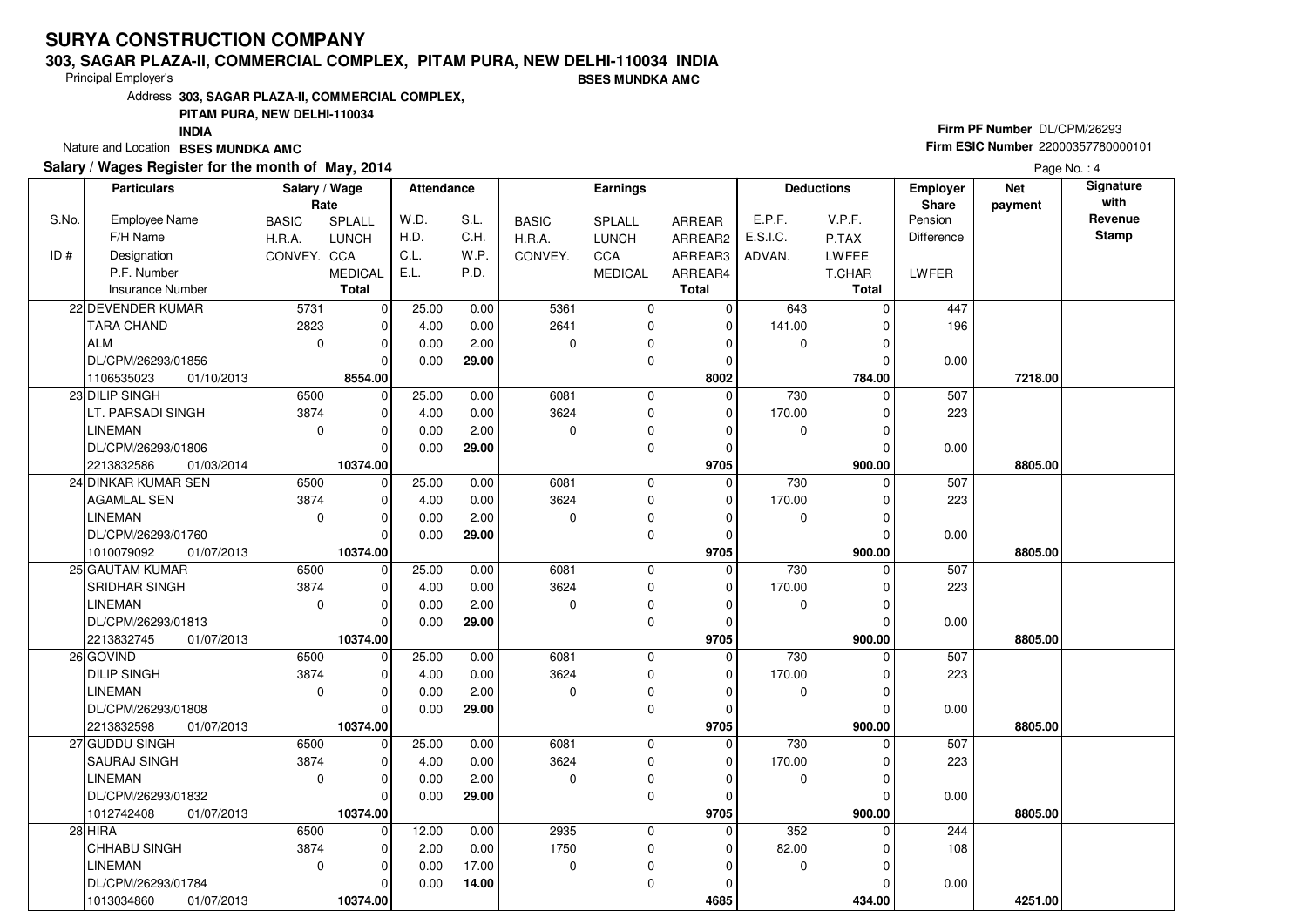#### **303, SAGAR PLAZA-II, COMMERCIAL COMPLEX, PITAM PURA, NEW DELHI-110034 INDIA**

Principal Employer's

**BSES MUNDKA AMC**

Address**303, SAGAR PLAZA-II, COMMERCIAL COMPLEX,**

### **PITAM PURA, NEW DELHI-110034**

**INDIA**

Nature and Location **BSES MUNDKA AMC** 

### **Salary / Wages Register for the month of May, 2014**

# **Firm PF Number** DL/CPM/26293 **Firm ESIC Number** <sup>22000357780000101</sup>

|       | <b>Particulars</b>         | Salary / Wage<br>Rate |                | Attendance |       |              | <b>Earnings</b> |               |             | <b>Deductions</b> | Employer<br><b>Share</b> | <b>Net</b> | Signature<br>with |
|-------|----------------------------|-----------------------|----------------|------------|-------|--------------|-----------------|---------------|-------------|-------------------|--------------------------|------------|-------------------|
| S.No. | Employee Name              | <b>BASIC</b>          | SPLALL         | W.D.       | S.L.  | <b>BASIC</b> | <b>SPLALL</b>   | <b>ARREAR</b> | E.P.F.      | V.P.F.            | Pension                  | payment    | Revenue           |
|       | F/H Name                   | H.R.A.                | <b>LUNCH</b>   | H.D.       | C.H.  | H.R.A.       | <b>LUNCH</b>    | ARREAR2       | E.S.I.C.    | P.TAX             | Difference               |            | <b>Stamp</b>      |
| ID#   | Designation                | CONVEY. CCA           |                | C.L.       | W.P.  | CONVEY.      | <b>CCA</b>      | ARREAR3       | ADVAN.      | LWFEE             |                          |            |                   |
|       | P.F. Number                |                       | <b>MEDICAL</b> | E.L.       | P.D.  |              | <b>MEDICAL</b>  | ARREAR4       |             | T.CHAR            | LWFER                    |            |                   |
|       | <b>Insurance Number</b>    |                       | <b>Total</b>   |            |       |              |                 | <b>Total</b>  |             | <b>Total</b>      |                          |            |                   |
|       | 29 JASWANT                 | 5731                  | $\mathbf 0$    | 25.00      | 0.00  | 5361         | 0               | 0             | 643         | $\Omega$          | 447                      |            |                   |
|       | <b>BALWANT</b>             | 2823                  | $\mathbf 0$    | 4.00       | 0.00  | 2641         | $\mathbf 0$     | $\mathbf 0$   | 141.00      | $\Omega$          | 196                      |            |                   |
|       | ALM                        | $\mathbf 0$           | $\Omega$       | 0.00       | 2.00  | $\Omega$     | 0               | $\Omega$      | 0           | O                 |                          |            |                   |
|       | DL/CPM/26293/01824         |                       | $\Omega$       | 0.00       | 29.00 |              | 0               | 0             |             | 0                 | 0.00                     |            |                   |
|       | 2213833549<br>01/07/2013   |                       | 8554.00        |            |       |              |                 | 8002          |             | 784.00            |                          | 7218.00    |                   |
|       | 30 JITENDRA PRASAD GUPTA   | 5731                  | 0              | 25.00      | 0.00  | 5361         | 0               | $\Omega$      | 643         | $\Omega$          | 447                      |            |                   |
|       | PUNIT LAL PRASAD           | 2823                  | $\mathbf 0$    | 4.00       | 0.00  | 2641         | $\mathbf 0$     | $\mathbf 0$   | 141.00      |                   | 196                      |            |                   |
|       | ALM                        | $\mathbf 0$           | $\mathbf 0$    | 0.00       | 2.00  | $\Omega$     | 0               | $\Omega$      | 0           |                   |                          |            |                   |
|       | DL/CPM/26293/01846         |                       | $\Omega$       | 0.00       | 29.00 |              | $\mathbf 0$     | $\mathbf 0$   |             | $\Omega$          | 0.00                     |            |                   |
|       | 2213857489<br>02/09/2013   |                       | 8554.00        |            |       |              |                 | 8002          |             | 784.00            |                          | 7218.00    |                   |
|       | 31 KAILASH SHARMA          | 5731                  | $\mathbf 0$    | 25.00      | 0.00  | 5361         | 0               | $\mathbf 0$   | 643         | $\Omega$          | 447                      |            |                   |
|       | <b>KISHAN SHARMA</b>       | 2823                  | $\mathbf 0$    | 4.00       | 0.00  | 2641         | $\mathbf 0$     | $\mathbf 0$   | 141.00      |                   | 196                      |            |                   |
|       | ALM                        | $\mathbf 0$           | $\mathbf 0$    | 0.00       | 2.00  | $\Omega$     | 0               | $\Omega$      | 0           | $\Omega$          |                          |            |                   |
|       | DL/CPM/26293/01833         |                       | $\Omega$       | 0.00       | 29.00 |              | $\mathbf 0$     | $\mathbf 0$   |             |                   | 0.00                     |            |                   |
|       | 1013466763<br>01/07/2013   |                       | 8554.00        |            |       |              |                 | 8002          |             | 784.00            |                          | 7218.00    |                   |
|       | 32 KAILASH SINGH           | 6500                  | $\mathbf 0$    | 25.00      | 0.00  | 6081         | $\mathbf 0$     | 0             | 730         | $\Omega$          | 507                      |            |                   |
|       | <b>SIKENDER SINGH</b>      | 3874                  | $\Omega$       | 4.00       | 0.00  | 3624         | $\mathbf 0$     | $\Omega$      | 170.00      |                   | 223                      |            |                   |
|       | <b>LINEMAN</b>             | $\mathbf 0$           | $\mathbf 0$    | 0.00       | 2.00  | $\Omega$     | 0               | 0             | 0           | O                 |                          |            |                   |
|       | DL/CPM/26293/01779         |                       | $\Omega$       | 0.00       | 29.00 |              | $\mathbf 0$     | $\mathbf 0$   |             |                   | 0.00                     |            |                   |
|       | 1012925370<br>01/07/2013   |                       | 10374.00       |            |       |              |                 | 9705          |             | 900.00            |                          | 8805.00    |                   |
|       | 33 KANHAIYA KUMAR          | 5731                  | $\mathbf 0$    | 25.00      | 0.00  | 5361         | $\mathbf 0$     | $\Omega$      | 643         |                   | 447                      |            |                   |
|       | <b>LAL CHAND</b>           | 2823                  | $\Omega$       | 4.00       | 0.00  | 2641         | 0               | $\Omega$      | 141.00      |                   | 196                      |            |                   |
|       | ALM                        | $\Omega$              | $\mathbf 0$    | 0.00       | 2.00  | $\Omega$     | $\mathbf 0$     | $\mathbf 0$   | 0           | $\Omega$          |                          |            |                   |
|       | DL/CPM/26293/01767         |                       | $\Omega$       | 0.00       | 29.00 |              | $\mathbf 0$     | 0             |             |                   | 0.00                     |            |                   |
|       | 1012742402<br>01/07/2013   |                       | 8554.00        |            |       |              |                 | 8002          |             | 784.00            |                          | 7218.00    |                   |
|       | 34 KANHAIYA KUMAR          | 6500                  | $\mathbf 0$    | 0.00       | 0.00  | $\Omega$     | $\mathbf 0$     | $\Omega$      | $\mathbf 0$ | $\Omega$          | $\mathbf 0$              |            |                   |
|       | KISHAN SINGH               | 3874                  | $\mathbf 0$    | 0.00       | 0.00  | $\mathbf 0$  | 0               | $\Omega$      | 0.00        | 0                 | 0                        |            |                   |
|       | <b>LINEMAN</b>             | $\Omega$              | $\mathbf 0$    | 0.00       | 31.00 | $\Omega$     | $\mathbf 0$     | $\Omega$      | $\mathbf 0$ | O                 |                          |            |                   |
|       | DL/CPM/26293/01791         |                       | $\Omega$       | 0.00       | 0.00  |              | 0               | $\Omega$      |             | $\Omega$          | 0.00                     |            |                   |
|       | 1112779267<br>01/07/2013   |                       | 10374.00       |            |       |              |                 | 0             |             | 0.00              |                          | 0.00       |                   |
|       | 35 KAPIL                   | 6500                  | $\mathbf 0$    | 25.00      | 0.00  | 6081         | $\mathbf 0$     | 0             | 730         | <sup>0</sup>      | 507                      |            |                   |
|       | <b>CHHOTU PRASAD SINGH</b> | 3874                  | $\mathbf 0$    | 4.00       | 0.00  | 3624         | $\mathbf 0$     | 0             | 170.00      |                   | 223                      |            |                   |
|       | <b>LINEMAN</b>             | $\mathbf 0$           | $\mathbf 0$    | 0.00       | 2.00  | $\mathbf 0$  | 0               | $\Omega$      | 0           | $\Omega$          |                          |            |                   |
|       | DL/CPM/26293/01768         |                       | 0              | 0.00       | 29.00 |              | 0               | $\Omega$      |             |                   | 0.00                     |            |                   |
|       | 1012742400<br>01/07/2013   |                       | 10374.00       |            |       |              |                 | 9705          |             | 900.00            |                          | 8805.00    |                   |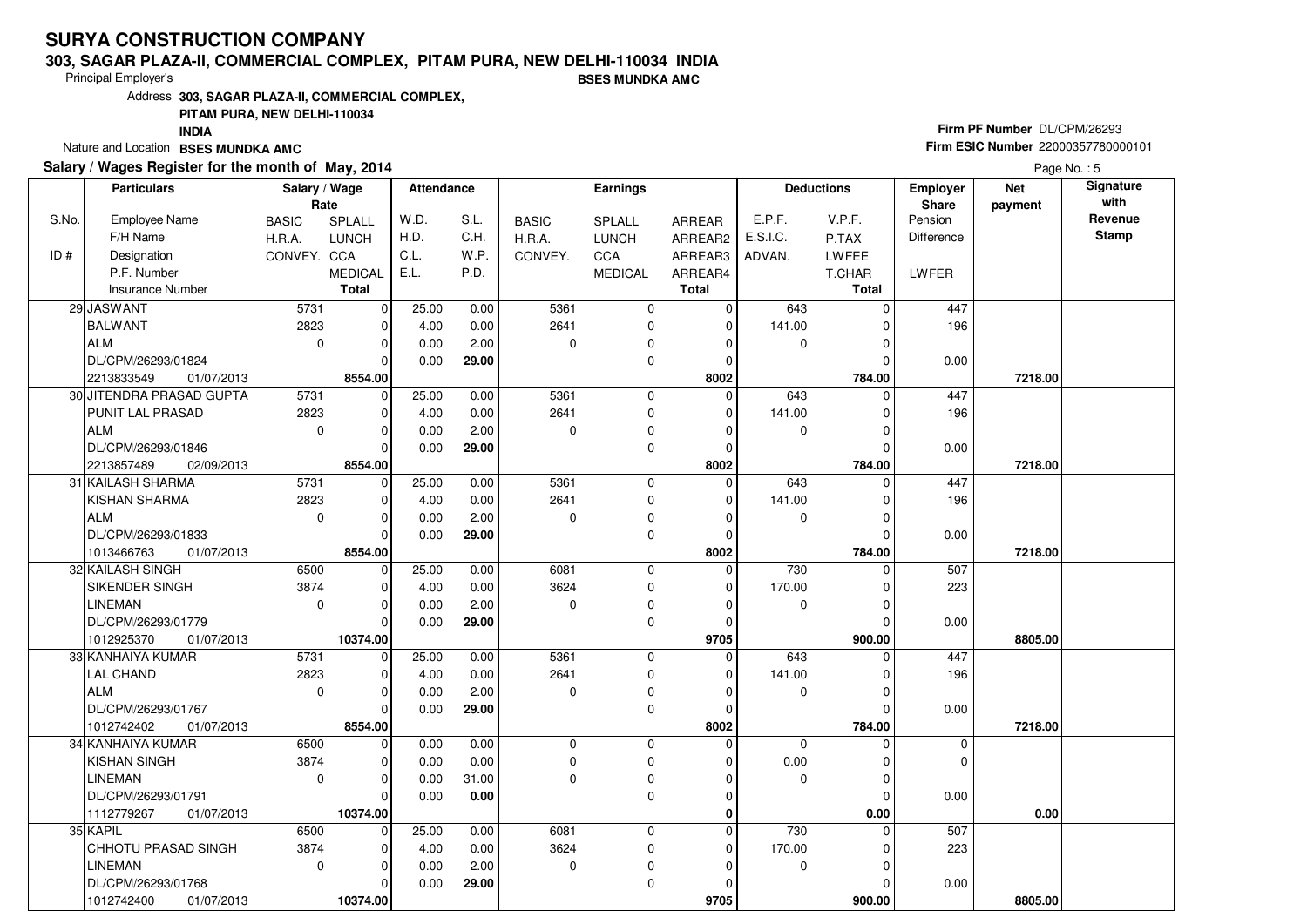#### **303, SAGAR PLAZA-II, COMMERCIAL COMPLEX, PITAM PURA, NEW DELHI-110034 INDIABSES MUNDKA AMC**

Principal Employer's

Address**303, SAGAR PLAZA-II, COMMERCIAL COMPLEX,**

**PITAM PURA, NEW DELHI-110034**

**INDIA**

Nature and Location **BSES MUNDKA AMC** 

#### **Salary / Wages Register for the month of May, 2014**

# **Firm PF Number** DL/CPM/26293 **Firm ESIC Number** <sup>22000357780000101</sup>

|       | <b>Particulars</b>       | Salary / Wage<br>Rate |                | <b>Attendance</b> |       |              | Earnings       |               |             | <b>Deductions</b> | Employer<br>Share | <b>Net</b><br>payment | Signature<br>with |
|-------|--------------------------|-----------------------|----------------|-------------------|-------|--------------|----------------|---------------|-------------|-------------------|-------------------|-----------------------|-------------------|
| S.No. | <b>Employee Name</b>     | <b>BASIC</b>          | SPLALL         | W.D.              | S.L.  | <b>BASIC</b> | SPLALL         | <b>ARREAR</b> | E.P.F.      | V.P.F.            | Pension           |                       | Revenue           |
|       | F/H Name                 | H.R.A.                | <b>LUNCH</b>   | H.D.              | C.H.  | H.R.A.       | <b>LUNCH</b>   | ARREAR2       | E.S.I.C.    | P.TAX             | <b>Difference</b> |                       | <b>Stamp</b>      |
| ID#   | Designation              | CONVEY. CCA           |                | C.L.              | W.P.  | CONVEY.      | CCA            | ARREAR3       | ADVAN.      | <b>LWFEE</b>      |                   |                       |                   |
|       | P.F. Number              |                       | <b>MEDICAL</b> | E.L.              | P.D.  |              | <b>MEDICAL</b> | ARREAR4       |             | T.CHAR            | LWFER             |                       |                   |
|       | <b>Insurance Number</b>  |                       | <b>Total</b>   |                   |       |              |                | <b>Total</b>  |             | Total             |                   |                       |                   |
|       | 36 KIRPAL SINGH          | 6500                  | $\mathbf 0$    | 25.00             | 0.00  | 6081         | $\mathbf 0$    | 0             | 730         | $\Omega$          | 507               |                       |                   |
|       | <b>MAHENDRA SINGH</b>    | 3874                  | $\mathbf 0$    | 4.00              | 0.00  | 3624         | 0              | $\mathbf 0$   | 170.00      | $\Omega$          | 223               |                       |                   |
|       | <b>LINEMAN</b>           | $\mathbf 0$           | $\mathbf 0$    | 0.00              | 2.00  | 0            | 0              | $\Omega$      | $\mathbf 0$ | $\Omega$          |                   |                       |                   |
|       | DL/CPM/26293/01835       |                       | $\Omega$       | 0.00              | 29.00 |              | 0              | $\Omega$      |             | C                 | 0.00              |                       |                   |
|       | 01/07/2013<br>1013528814 |                       | 10374.00       |                   |       |              |                | 9705          |             | 900.00            |                   | 8805.00               |                   |
|       |                          |                       | $\mathbf 0$    |                   |       | 6081         | $\mathbf 0$    | $\Omega$      | 730         | $\Omega$          | 507               |                       |                   |
|       | 37 LAL CHAND             | 6500<br>3874          |                | 25.00             | 0.00  |              |                |               |             |                   |                   |                       |                   |
|       | <b>SITA RAM</b>          |                       | $\mathbf 0$    | 4.00              | 0.00  | 3624         | 0              | $\mathbf 0$   | 170.00      | $\Omega$          | 223               |                       |                   |
|       | <b>LINEMAN</b>           | $\mathbf 0$           | $\mathbf 0$    | 0.00              | 2.00  | 0            | 0              | $\Omega$      | 0           | $\Omega$          |                   |                       |                   |
|       | DL/CPM/26293/01855       |                       | $\Omega$       | 0.00              | 29.00 |              | 0              | $\mathbf 0$   |             | $\Omega$          | 0.00              |                       |                   |
|       | 1013588462<br>01/10/2013 |                       | 10374.00       |                   |       |              |                | 9705          |             | 900.00            |                   | 8805.00               |                   |
|       | 38 LAXMAN SINGH          | 5731                  | $\mathbf 0$    | 25.00             | 0.00  | 5361         | 0              | 0             | 643         | $\Omega$          | 447               |                       |                   |
|       | <b>DIPTI SINGH</b>       | 2823                  | $\mathbf 0$    | 4.00              | 0.00  | 2641         | 0              | $\mathbf 0$   | 141.00      | 0                 | 196               |                       |                   |
|       | <b>ALM</b>               | $\mathbf 0$           | $\mathbf 0$    | 0.00              | 2.00  | 0            | 0              | $\Omega$      | 0           | $\Omega$          |                   |                       |                   |
|       | DL/CPM/26293/01789       |                       | $\mathbf 0$    | 0.00              | 29.00 |              | 0              | $\mathbf 0$   |             | $\Omega$          | 0.00              |                       |                   |
|       | 01/07/2013<br>1013644118 |                       | 8554.00        |                   |       |              |                | 8002          |             | 784.00            |                   | 7218.00               |                   |
|       | 39 MADHAB ROY            | 6500                  | 0              | 0.00              | 0.00  | 0            | $\mathbf 0$    | $\Omega$      | $\mathbf 0$ | $\Omega$          | $\mathbf 0$       |                       |                   |
|       | <b>BECHAN ROY</b>        | 3874                  | $\mathbf 0$    | 0.00              | 0.00  | 0            | 0              | $\Omega$      | 0.00        | $\Omega$          | $\mathbf 0$       |                       |                   |
|       | <b>LINEMAN</b>           | $\Omega$              | $\mathbf 0$    | 0.00              | 31.00 | $\Omega$     | 0              | $\Omega$      | 0           | $\Omega$          |                   |                       |                   |
|       | DL/CPM/26293/01877       |                       | $\mathbf 0$    | 0.00              | 0.00  |              | 0              | $\mathbf 0$   |             | $\Omega$          | 0.00              |                       |                   |
|       | 2213915243<br>14/04/2014 |                       | 10374.00       |                   |       |              |                | $\mathbf 0$   |             | 0.00              |                   | 0.00                  |                   |
|       | 40 MAHESH CHAND          | 6500                  | 0              | 25.00             | 0.00  | 6081         | 0              | $\mathbf 0$   | 730         | $\Omega$          | 507               |                       |                   |
|       | LT GYAN CHAND            | 3874                  | $\mathbf 0$    | 4.00              | 0.00  | 3624         | 0              | $\mathbf 0$   | 170.00      | $\sqrt{ }$        | 223               |                       |                   |
|       | LINEMAN                  | $\Omega$              | $\mathbf 0$    | 0.00              | 2.00  | 0            | 0              | $\mathbf 0$   | $\mathbf 0$ | $\Omega$          |                   |                       |                   |
|       | DL/CPM/26293/01769       |                       | $\mathbf 0$    | 0.00              | 29.00 |              | 0              | $\mathbf 0$   |             | $\mathcal{C}$     | 0.00              |                       |                   |
|       | 1012742402<br>01/07/2013 |                       | 10374.00       |                   |       |              |                | 9705          |             | 900.00            |                   | 8805.00               |                   |
|       | 41 MANOJ                 | 6500                  | $\mathbf 0$    | 25.00             | 0.00  | 6081         | 0              | $\mathbf 0$   | 730         | $\mathcal{C}$     | 507               |                       |                   |
|       | RAM CHANDER              | 3874                  | $\mathbf 0$    | 4.00              | 0.00  | 3624         | 0              | $\Omega$      | 170.00      | 0                 | 223               |                       |                   |
|       | <b>ALM</b>               | $\Omega$              | $\mathbf 0$    | 0.00              | 2.00  | $\Omega$     | 0              | $\Omega$      | 0           | C                 |                   |                       |                   |
|       | DL/CPM/26293/01854       |                       | $\mathbf 0$    | 0.00              | 29.00 |              | $\mathbf 0$    | $\Omega$      |             | $\mathcal{C}$     | 0.00              |                       |                   |
|       | 2213863777<br>20/09/2013 |                       | 10374.00       |                   |       |              |                | 9705          |             | 900.00            |                   | 8805.00               |                   |
|       | 42 MANOJ SINGH           | 5731                  | $\pmb{0}$      | 0.00              | 0.00  | $\mathbf 0$  | $\mathbf 0$    | $\mathbf 0$   | $\mathbf 0$ | $\Omega$          | 0                 |                       |                   |
|       | <b>KALESHWAR SINGH</b>   | 2823                  | $\mathbf 0$    | 0.00              | 0.00  | $\mathbf 0$  | 0              | $\Omega$      | 0.00        |                   | $\mathbf 0$       |                       |                   |
|       | ALM                      | $\Omega$              | $\mathbf 0$    | 0.00              | 31.00 | $\Omega$     | 0              | $\Omega$      | $\Omega$    | $\Omega$          |                   |                       |                   |
|       | DL/CPM/26293/01848       |                       | $\mathbf 0$    | 0.00              | 0.00  |              | $\mathbf 0$    | 0             |             | 0                 | 0.00              |                       |                   |
|       | 2213857521<br>02/09/2013 |                       | 8554.00        |                   |       |              |                | 0             |             | 0.00              |                   | 0.00                  |                   |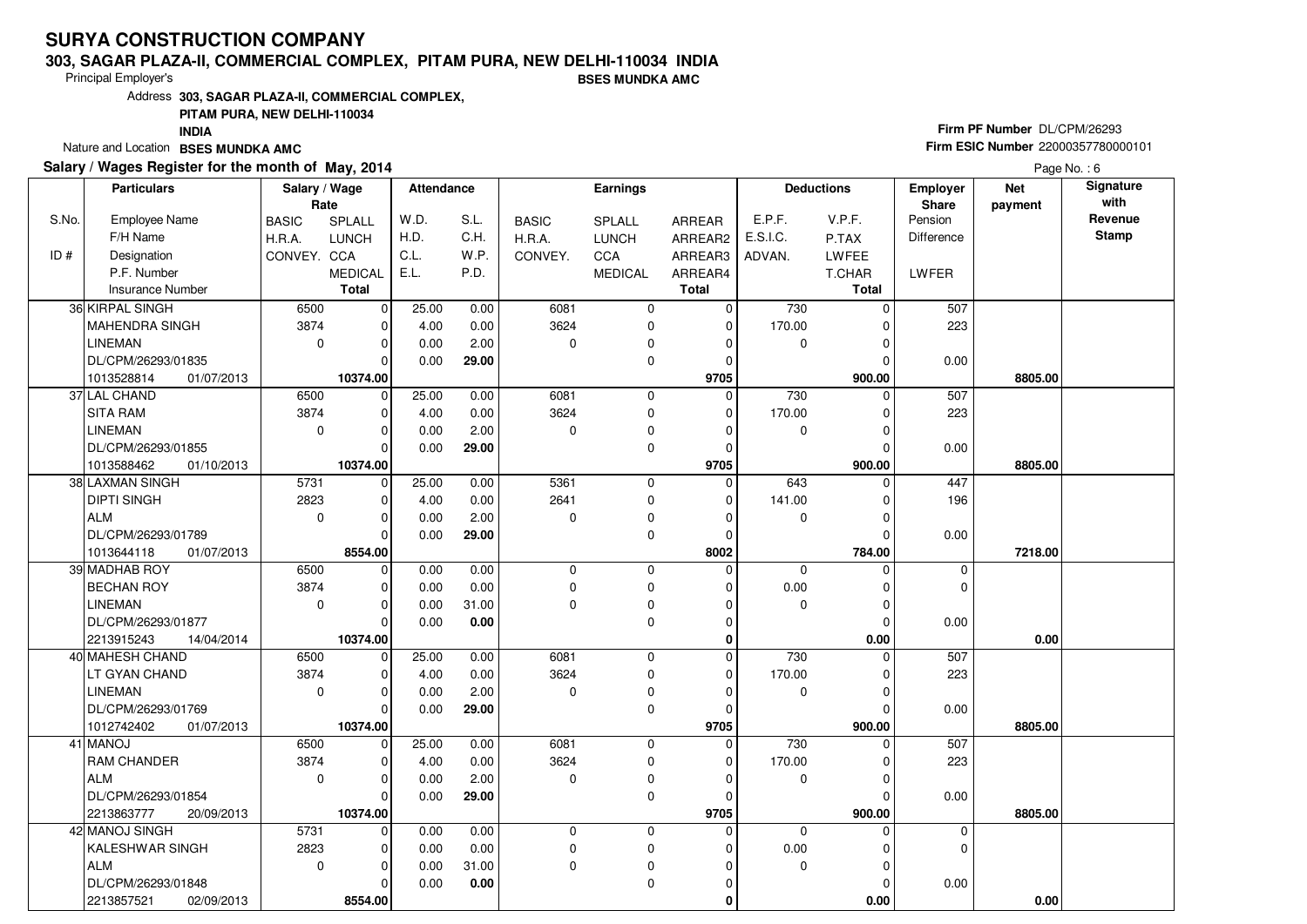#### **303, SAGAR PLAZA-II, COMMERCIAL COMPLEX, PITAM PURA, NEW DELHI-110034 INDIA**

Principal Employer's

**BSES MUNDKA AMC**

Address**303, SAGAR PLAZA-II, COMMERCIAL COMPLEX,**

### **PITAM PURA, NEW DELHI-110034**

**INDIA**

Nature and Location **BSES MUNDKA AMC** 

### **Salary / Wages Register for the month of May, 2014**

# **Firm PF Number** DL/CPM/26293 **Firm ESIC Number** <sup>22000357780000101</sup>

|       | <b>Particulars</b>       | Salary / Wage<br>Rate |                | <b>Attendance</b> |       |              | Earnings       |                |             | <b>Deductions</b> | <b>Employer</b><br><b>Share</b> | <b>Net</b><br>payment | Signature<br>with |
|-------|--------------------------|-----------------------|----------------|-------------------|-------|--------------|----------------|----------------|-------------|-------------------|---------------------------------|-----------------------|-------------------|
| S.No. | <b>Employee Name</b>     | <b>BASIC</b>          | SPLALL         | W.D.              | S.L.  | <b>BASIC</b> | <b>SPLALL</b>  | ARREAR         | E.P.F.      | V.P.F.            | Pension                         |                       | Revenue           |
|       | F/H Name                 | H.R.A.                | <b>LUNCH</b>   | H.D.              | C.H.  | H.R.A.       | <b>LUNCH</b>   | ARREAR2        | E.S.I.C.    | P.TAX             | <b>Difference</b>               |                       | <b>Stamp</b>      |
| ID#   | Designation              | CONVEY. CCA           |                | C.L.              | W.P.  | CONVEY.      | CCA            | ARREAR3        | ADVAN.      | <b>LWFEE</b>      |                                 |                       |                   |
|       | P.F. Number              |                       | <b>MEDICAL</b> | E.L.              | P.D.  |              | <b>MEDICAL</b> | ARREAR4        |             | T.CHAR            | LWFER                           |                       |                   |
|       | <b>Insurance Number</b>  |                       | <b>Total</b>   |                   |       |              |                | <b>Total</b>   |             | Total             |                                 |                       |                   |
|       | 43 MD SALAHDDIN ANSARI   | 5731                  | $\overline{0}$ | 25.00             | 0.00  | 5361         | 0              | 0              | 643         | $\Omega$          | 447                             |                       |                   |
|       | <b>MD ISRAIL</b>         | 2823                  | 0              | 4.00              | 0.00  | 2641         | 0              | 0              | 141.00      | $\Omega$          | 196                             |                       |                   |
|       | ALM                      | $\mathbf 0$           | $\mathbf 0$    | 0.00              | 2.00  | $\mathbf 0$  | 0              | 0              | 0           | $\Omega$          |                                 |                       |                   |
|       | DL/CPM/26293/01770       |                       | $\Omega$       | 0.00              | 29.00 |              | 0              | $\Omega$       |             | 0                 | 0.00                            |                       |                   |
|       | 1012742404<br>01/07/2013 |                       | 8554.00        |                   |       |              |                | 8002           |             | 784.00            |                                 | 7218.00               |                   |
|       | 44 MOOL CHAND            | 5731                  | 0              | 25.00             | 0.00  | 5361         | 0              | $\Omega$       | 643         | $\Omega$          | 447                             |                       |                   |
|       | <b>BHURA LAL</b>         | 2823                  | $\mathbf 0$    | 4.00              | 0.00  | 2641         | 0              | $\Omega$       | 141.00      | 0                 | 196                             |                       |                   |
|       | ALM                      | $\mathbf 0$           | $\Omega$       | 0.00              | 2.00  | $\Omega$     | 0              | O              | 0           | $\Omega$          |                                 |                       |                   |
|       | DL/CPM/26293/01778       |                       | $\Omega$       | 0.00              | 29.00 |              | 0              | $\Omega$       |             | $\Omega$          | 0.00                            |                       |                   |
|       | 1012742438<br>01/07/2013 |                       | 8554.00        |                   |       |              |                | 8002           |             | 784.00            |                                 | 7218.00               |                   |
|       | 45 MUKESH SINGH          | 6500                  | $\overline{0}$ | 25.00             | 0.00  | 6081         | 0              | $\mathbf 0$    | 730         | $\Omega$          | 507                             |                       |                   |
|       | ARJUN SINGH              | 3874                  | $\mathbf 0$    | 4.00              | 0.00  | 3624         | 0              | $\mathbf 0$    | 170.00      | 0                 | 223                             |                       |                   |
|       | <b>LINEMAN</b>           | $\mathbf 0$           | $\Omega$       | 0.00              | 2.00  | $\Omega$     | 0              | 0              | $\mathbf 0$ | $\Omega$          |                                 |                       |                   |
|       | DL/CPM/26293/01801       |                       | $\Omega$       | 0.00              | 29.00 |              | 0              | $\Omega$       |             | 0                 | 0.00                            |                       |                   |
|       | 2213034863<br>01/07/2013 |                       | 10374.00       |                   |       |              |                | 9705           |             | 900.00            |                                 | 8805.00               |                   |
|       | 46 NARAYAN               | 5731                  | $\overline{0}$ | 25.00             | 0.00  | 5361         | 0              | 0              | 643         | $\Omega$          | 447                             |                       |                   |
|       | <b>RAM PRASAD</b>        | 2823                  | $\mathbf 0$    | 4.00              | 0.00  | 2641         | 0              | $\Omega$       | 141.00      | $\Omega$          | 196                             |                       |                   |
|       | ALM                      | $\mathbf 0$           | $\Omega$       | 0.00              | 2.00  | $\Omega$     | 0              | $\Omega$       | $\mathbf 0$ | $\Omega$          |                                 |                       |                   |
|       | DL/CPM/26293/01771       |                       | $\Omega$       | 0.00              | 29.00 |              | 0              | $\Omega$       |             | O                 | 0.00                            |                       |                   |
|       | 1012742406<br>01/07/2013 |                       | 8554.00        |                   |       |              |                | 8002           |             | 784.00            |                                 | 7218.00               |                   |
|       | 47 NARAYAN SINGH         | 6500                  | $\mathbf 0$    | 25.00             | 0.00  | 6081         | 0              | $\mathbf 0$    | 730         | U                 | 507                             |                       |                   |
|       | <b>CHHABU PRASAD</b>     | 3874                  | $\Omega$       | 4.00              | 0.00  | 3624         | 0              | $\Omega$       | 170.00      | 0                 | 223                             |                       |                   |
|       | <b>LINEMAN</b>           | $\mathbf 0$           | $\mathbf 0$    | 0.00              | 2.00  | $\mathbf 0$  | 0              | $\Omega$       | $\mathbf 0$ | 0                 |                                 |                       |                   |
|       | DL/CPM/26293/01790       |                       | $\Omega$       | 0.00              | 29.00 |              | 0              | $\Omega$       |             | $\Omega$          | 0.00                            |                       |                   |
|       | 1106655865<br>01/07/2013 |                       | 10374.00       |                   |       |              |                | 9705           |             | 900.00            |                                 | 8805.00               |                   |
|       | 48 OM PARKASH            | 5731                  | $\mathbf 0$    | 25.00             | 0.00  | 5361         | 0              | $\overline{0}$ | 643         | $\Omega$          | 447                             |                       |                   |
|       | <b>KHEM CHAND</b>        | 2823                  | $\Omega$       | 4.00              | 0.00  | 2641         | 0              | 0              | 141.00      | $\Omega$          | 196                             |                       |                   |
|       | <b>ALM</b>               | $\mathbf 0$           | $\mathbf 0$    | 0.00              | 2.00  | $\mathbf 0$  | 0              | $\Omega$       | 0           | 0                 |                                 |                       |                   |
|       | DL/CPM/26293/01786       |                       | $\Omega$       | 0.00              | 29.00 |              | 0              | $\Omega$       |             | O                 | 0.00                            |                       |                   |
|       | 1013500534<br>01/07/2013 |                       | 8554.00        |                   |       |              |                | 8002           |             | 784.00            |                                 | 7218.00               |                   |
|       | 49 OM PRAKASH PADARIA    | 5731                  | $\mathbf 0$    | 25.00             | 0.00  | 5361         | 0              | $\mathbf 0$    | 643         | $\Omega$          | 447                             |                       |                   |
|       | KHAJAN SINGH             | 2823                  | $\Omega$       | 4.00              | 0.00  | 2641         | 0              | $\Omega$       | 141.00      | $\Omega$          | 196                             |                       |                   |
|       | ALM                      | $\Omega$              | $\Omega$       | 0.00              | 2.00  | $\Omega$     | 0              | O              | 0           | $\Omega$          |                                 |                       |                   |
|       | DL/CPM/26293/01816       |                       | $\Omega$       | 0.00              | 29.00 |              | 0              | 0              |             | 0                 | 0.00                            |                       |                   |
|       | 2213833069<br>01/07/2013 |                       | 8554.00        |                   |       |              |                | 8002           |             | 784.00            |                                 | 7218.00               |                   |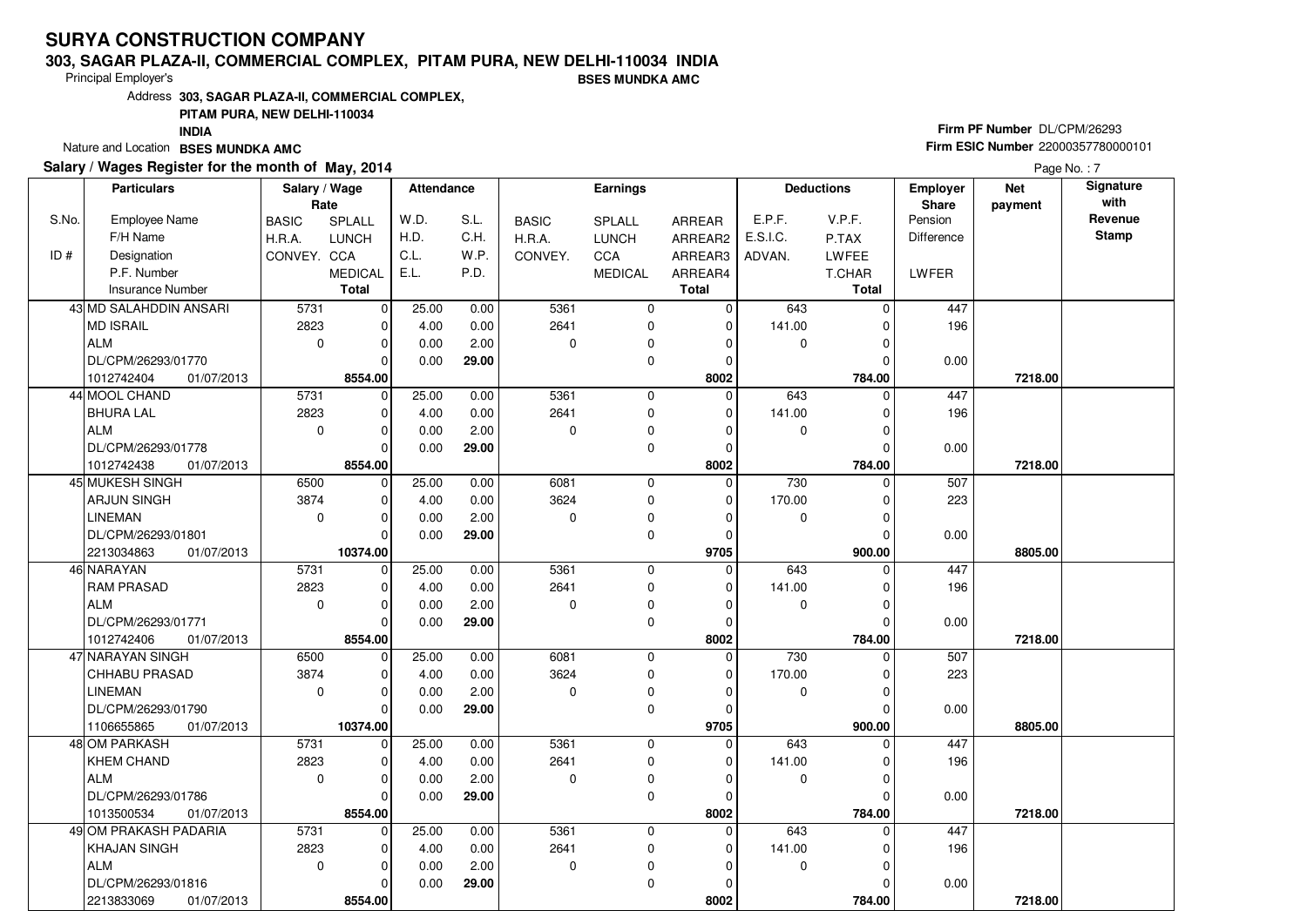#### **303, SAGAR PLAZA-II, COMMERCIAL COMPLEX, PITAM PURA, NEW DELHI-110034 INDIABSES MUNDKA AMC**

Principal Employer's

Address**303, SAGAR PLAZA-II, COMMERCIAL COMPLEX,**

**PITAM PURA, NEW DELHI-110034**

**INDIA**

Nature and Location **BSES MUNDKA AMC** 

### **Salary / Wages Register for the month of May, 2014**

# **Firm PF Number** DL/CPM/26293 **Firm ESIC Number** <sup>22000357780000101</sup>

|       | <b>Particulars</b>         | Salary / Wage |                | <b>Attendance</b> |       |              | Earnings       |              | <b>Deductions</b> |          | <b>Employer</b>   | <b>Net</b> | Signature       |
|-------|----------------------------|---------------|----------------|-------------------|-------|--------------|----------------|--------------|-------------------|----------|-------------------|------------|-----------------|
|       |                            | Rate          |                |                   |       |              |                |              |                   |          | Share             | payment    | with<br>Revenue |
| S.No. | <b>Employee Name</b>       | <b>BASIC</b>  | SPLALL         | W.D.              | S.L.  | <b>BASIC</b> | SPLALL         | ARREAR       | E.P.F.            | V.P.F.   | Pension           |            | Stamp           |
|       | F/H Name                   | H.R.A.        | <b>LUNCH</b>   | H.D.              | C.H.  | H.R.A.       | <b>LUNCH</b>   | ARREAR2      | E.S.I.C.          | P.TAX    | <b>Difference</b> |            |                 |
| ID#   | Designation                | CONVEY. CCA   |                | C.L.              | W.P.  | CONVEY.      | CCA            | ARREAR3      | ADVAN.            | LWFEE    |                   |            |                 |
|       | P.F. Number                |               | <b>MEDICAL</b> | E.L.              | P.D.  |              | <b>MEDICAL</b> | ARREAR4      |                   | T.CHAR   | LWFER             |            |                 |
|       | <b>Insurance Number</b>    |               | <b>Total</b>   |                   |       |              |                | <b>Total</b> |                   | Total    |                   |            |                 |
|       | 50 PANCHU MANDAL           | 5731          | $\mathbf 0$    | 25.00             | 0.00  | 5361         | $\mathbf 0$    | $\mathbf 0$  | 643               | $\Omega$ | 447               |            |                 |
|       | JAGADISH MANGAL            | 2823          | 0              | 4.00              | 0.00  | 2641         | $\mathbf 0$    | $\Omega$     | 141.00            | 0        | 196               |            |                 |
|       | <b>ALM</b>                 | $\mathbf 0$   | 0              | 0.00              | 2.00  | 0            | $\mathbf 0$    | 0            | 0                 | $\Omega$ |                   |            |                 |
|       | DL/CPM/26293/01831         |               | O              | 0.00              | 29.00 |              | $\mathbf 0$    | $\Omega$     |                   | $\Omega$ | 0.00              |            |                 |
|       | 1012742408<br>01/07/2013   |               | 8554.00        |                   |       |              |                | 8002         |                   | 784.00   |                   | 7218.00    |                 |
|       | 51 PAPPU KUMAR             | 5731          | $\Omega$       | 0.00              | 0.00  | 0            | 0              | $\Omega$     | $\mathbf 0$       | $\Omega$ | 0                 |            |                 |
|       | <b>NARESH PRASAD SINGH</b> | 2823          | 0              | 0.00              | 0.00  | 0            | $\mathbf 0$    | 0            | 0.00              | $\Omega$ | 0                 |            |                 |
|       | <b>ALM</b>                 | $\mathbf 0$   | 0              | 0.00              | 31.00 | 0            | $\mathbf 0$    | 0            | $\mathbf 0$       | $\Omega$ |                   |            |                 |
|       | DL/CPM/26293/01772         |               | $\Omega$       | 0.00              | 0.00  |              | $\mathbf 0$    | 0            |                   | $\Omega$ | 0.00              |            |                 |
|       | 01/07/2013<br>1012742409   |               | 8554.00        |                   |       |              |                | $\bf{0}$     |                   | 0.00     |                   | 0.00       |                 |
|       | 52 PAPPU KUMAR RAI         | 6500          | $\mathbf 0$    | 0.00              | 0.00  | 0            | $\mathbf 0$    | $\Omega$     | $\mathbf 0$       | $\Omega$ | 0                 |            |                 |
|       | <b>LALAN RAI</b>           | 3874          | $\mathbf 0$    | 0.00              | 0.00  | 0            | $\mathbf 0$    | $\Omega$     | 0.00              | $\Omega$ | $\overline{0}$    |            |                 |
|       | <b>LINEMAN</b>             | $\mathbf 0$   | $\mathbf 0$    | 0.00              | 31.00 | 0            | $\pmb{0}$      | $\Omega$     | $\Omega$          | $\Omega$ |                   |            |                 |
|       | DL/CPM/26293/01826         |               | $\Omega$       | 0.00              | 0.00  |              | $\mathbf 0$    | $\mathbf 0$  |                   | $\Omega$ | 0.00              |            |                 |
|       | 2213833553<br>01/07/2013   |               | 10374.00       |                   |       |              |                | $\mathbf 0$  |                   | 0.00     |                   | 0.00       |                 |
|       | 53 PARDEEP KUMAR           | 6500          | $\mathbf 0$    | 25.00             | 0.00  | 6081         | $\mathbf 0$    | $\mathbf 0$  | 730               | $\Omega$ | 507               |            |                 |
|       | KARU PARSAD SINGH          | 3874          | $\Omega$       | 4.00              | 0.00  | 3624         | $\mathbf 0$    | $\Omega$     | 170.00            | $\Omega$ | 223               |            |                 |
|       | <b>LINEMAN</b>             | $\mathbf 0$   | 0              | 0.00              | 2.00  | 0            | $\mathbf 0$    | $\Omega$     | $\mathbf 0$       | $\Omega$ |                   |            |                 |
|       | DL/CPM/26293/01812         |               | $\Omega$       | 0.00              | 29.00 |              | $\mathbf 0$    | $\Omega$     |                   |          | 0.00              |            |                 |
|       | 2213832739<br>01/07/2013   |               | 10374.00       |                   |       |              |                | 9705         |                   | 900.00   |                   | 8805.00    |                 |
|       | 54 PAWAN KUMAR             | 5731          | 0              | 25.00             | 0.00  | 5361         | $\mathbf 0$    | $\Omega$     | 643               |          | 447               |            |                 |
|       | MUNNE SINGH                | 2823          | 0              | 4.00              | 0.00  | 2641         | $\pmb{0}$      | $\Omega$     | 141.00            | $\Omega$ | 196               |            |                 |
|       | <b>ALM</b>                 | $\Omega$      | 0              | 0.00              | 2.00  | 0            | $\mathbf 0$    | $\Omega$     | 0                 | $\Omega$ |                   |            |                 |
|       | DL/CPM/26293/01793         |               | 0              | 0.00              | 29.00 |              | $\mathbf 0$    | 0            |                   |          | 0.00              |            |                 |
|       | 1113956881<br>01/07/2013   |               | 8554.00        |                   |       |              |                | 8002         |                   | 784.00   |                   | 7218.00    |                 |
|       | 55 PAWAN KUMAR             | 6500          | $\mathbf 0$    | 25.00             | 0.00  | 6081         | $\mathbf 0$    | $\mathbf 0$  | 730               | $\Omega$ | 507               |            |                 |
|       | <b>SHRI RAM</b>            | 3874          | $\Omega$       | 4.00              | 0.00  | 3624         | $\mathbf 0$    | $\Omega$     | 170.00            | $\Omega$ | 223               |            |                 |
|       | LINEMAN                    | $\mathbf 0$   | 0              | 0.00              | 2.00  | 0            | $\pmb{0}$      | $\Omega$     | 0                 |          |                   |            |                 |
|       | DL/CPM/26293/01795         |               | $\Omega$       | 0.00              | 29.00 |              | $\mathbf 0$    | $\Omega$     |                   | $\Omega$ | 0.00              |            |                 |
|       | 1113957149<br>01/07/2013   |               | 10374.00       |                   |       |              |                | 9705         |                   | 900.00   |                   | 8805.00    |                 |
|       | 56 PAWAN MANDAL            | 6500          | 0              | 0.00              | 0.00  | 0            | $\mathbf 0$    | $\Omega$     | $\Omega$          | $\Omega$ | 0                 |            |                 |
|       | SHANKAR MANDAL             | 3874          | 0              | 0.00              | 0.00  | 0            | $\pmb{0}$      | 0            | 0.00              |          | 0                 |            |                 |
|       | LINEMAN                    | $\mathbf 0$   | 0              | 0.00              | 31.00 | 0            | $\mathbf 0$    | $\Omega$     | $\mathbf 0$       | $\Omega$ |                   |            |                 |
|       | DL/CPM/26293/01849         |               | 0              | 0.00              | 0.00  |              | $\mathbf 0$    | 0            |                   | 0        | 0.00              |            |                 |
|       | 2213857532<br>02/09/2013   |               | 10374.00       |                   |       |              |                | $\bf{0}$     |                   | 0.00     |                   | 0.00       |                 |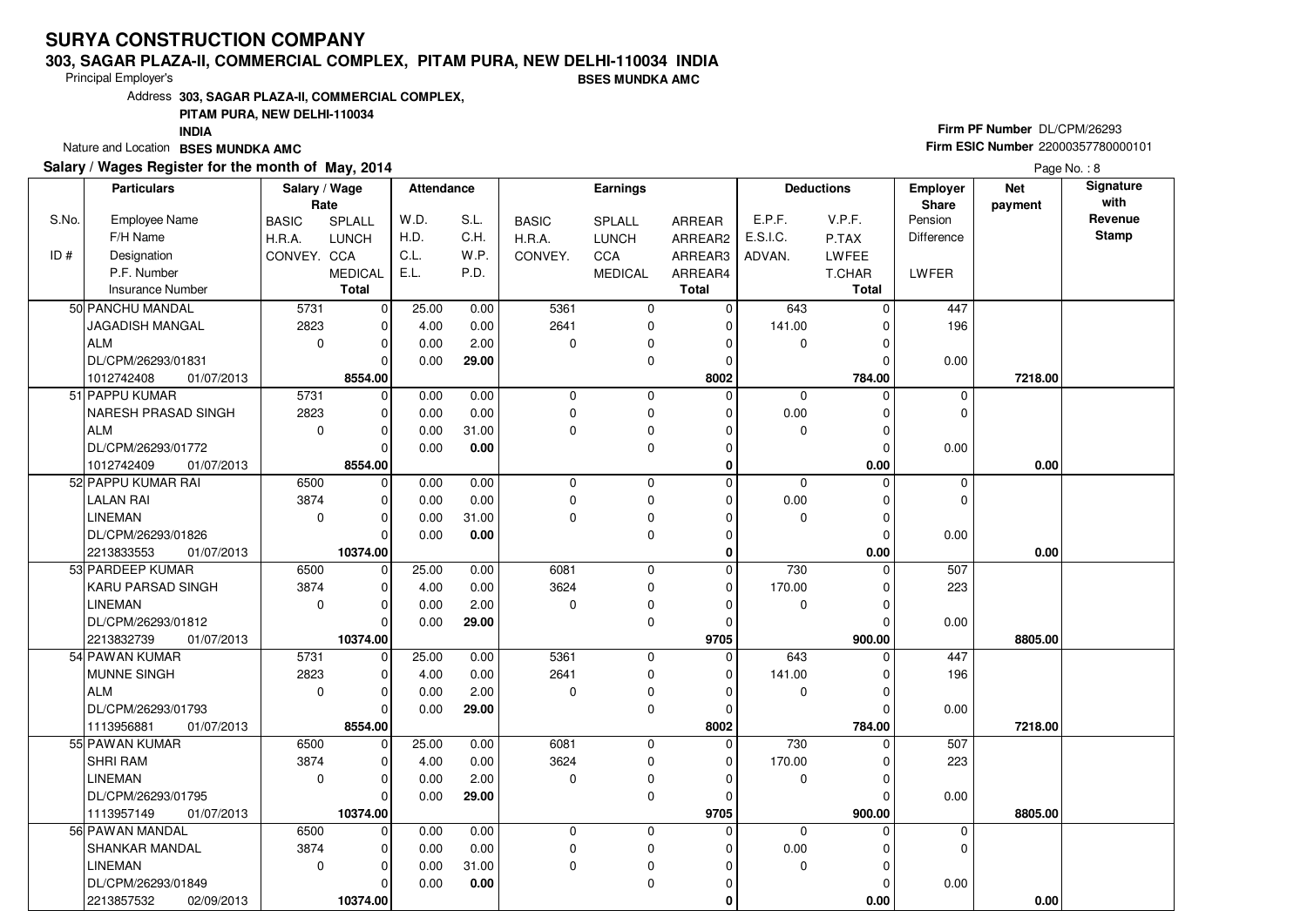#### **303, SAGAR PLAZA-II, COMMERCIAL COMPLEX, PITAM PURA, NEW DELHI-110034 INDIA**

Principal Employer's

**BSES MUNDKA AMC**

Address**303, SAGAR PLAZA-II, COMMERCIAL COMPLEX,**

### **PITAM PURA, NEW DELHI-110034**

**INDIA**

Nature and Location **BSES MUNDKA AMC** 

#### **Salary / Wages Register for the month of May, 2014**

# **Firm PF Number** DL/CPM/26293 **Firm ESIC Number** <sup>22000357780000101</sup>

|       | <b>Particulars</b>       | Salary / Wage<br>Rate |                | Attendance |       |              | <b>Earnings</b> |              |             | <b>Deductions</b> | <b>Employer</b><br>Share | <b>Net</b><br>payment | Signature<br>with |
|-------|--------------------------|-----------------------|----------------|------------|-------|--------------|-----------------|--------------|-------------|-------------------|--------------------------|-----------------------|-------------------|
| S.No. | <b>Employee Name</b>     | <b>BASIC</b>          | SPLALL         | W.D.       | S.L.  | <b>BASIC</b> | <b>SPLALL</b>   | ARREAR       | E.P.F.      | V.P.F.            | Pension                  |                       | Revenue           |
|       | F/H Name                 | H.R.A.                | <b>LUNCH</b>   | H.D.       | C.H.  | H.R.A.       | <b>LUNCH</b>    | ARREAR2      | E.S.I.C.    | P.TAX             | <b>Difference</b>        |                       | <b>Stamp</b>      |
| ID#   | Designation              | CONVEY. CCA           |                | C.L.       | W.P.  | CONVEY.      | CCA             | ARREAR3      | ADVAN.      | LWFEE             |                          |                       |                   |
|       | P.F. Number              |                       | <b>MEDICAL</b> | E.L.       | P.D.  |              | <b>MEDICAL</b>  | ARREAR4      |             | T.CHAR            | LWFER                    |                       |                   |
|       | Insurance Number         |                       | <b>Total</b>   |            |       |              |                 | <b>Total</b> |             | <b>Total</b>      |                          |                       |                   |
|       | 57 PINTU SINGH           | 6500                  | $\mathbf 0$    | 25.00      | 0.00  | 6081         | $\mathbf 0$     | 0            | 730         | $\Omega$          | 507                      |                       |                   |
|       | <b>TEJ NARAYAN SINGH</b> | 3874                  | $\mathbf 0$    | 4.00       | 0.00  | 3624         | 0               | $\mathbf 0$  | 170.00      | O                 | 223                      |                       |                   |
|       | LINEMAN                  | $\mathbf 0$           | $\mathbf 0$    | 0.00       | 2.00  | $\Omega$     | $\mathbf 0$     | 0            | 0           |                   |                          |                       |                   |
|       | DL/CPM/26293/01827       |                       | $\Omega$       | 0.00       | 29.00 |              | 0               | 0            |             |                   | 0.00                     |                       |                   |
|       | 2213833558<br>01/07/2013 |                       | 10374.00       |            |       |              |                 | 9705         |             | 900.00            |                          | 8805.00               |                   |
|       | 58 RADHEY SHYAM          | 5731                  | $\mathbf 0$    | 25.00      | 0.00  | 5361         | 0               | $\Omega$     | 643         | 0                 | 447                      |                       |                   |
|       | AYODHYA PRASAD           | 2823                  | $\mathbf 0$    | 4.00       | 0.00  | 2641         | $\mathbf 0$     | $\mathbf 0$  | 141.00      | $\Omega$          | 196                      |                       |                   |
|       | ALM                      | $\mathbf 0$           | $\mathbf 0$    | 0.00       | 2.00  | $\mathbf 0$  | 0               | $\Omega$     | 0           | O                 |                          |                       |                   |
|       | DL/CPM/26293/01828       |                       | $\Omega$       | 0.00       | 29.00 |              | $\mathbf 0$     | $\mathbf 0$  |             | $\Omega$          | 0.00                     |                       |                   |
|       | 2213833561<br>01/07/2013 |                       | 8554.00        |            |       |              |                 | 8002         |             | 784.00            |                          | 7218.00               |                   |
|       | 59 RAJAN KUMAR           | 5731                  | $\mathbf 0$    | 25.00      | 0.00  | 5361         | $\mathbf 0$     | $\Omega$     | 643         | $\Omega$          | 447                      |                       |                   |
|       | <b>RAM PARSAD MANDAL</b> | 2823                  | $\mathbf 0$    | 4.00       | 0.00  | 2641         | $\mathbf 0$     | 0            | 141.00      | 0                 | 196                      |                       |                   |
|       | ALM                      | $\mathbf 0$           | $\mathbf 0$    | 0.00       | 2.00  | $\Omega$     | 0               | $\Omega$     | $\mathbf 0$ | $\Omega$          |                          |                       |                   |
|       | DL/CPM/26293/01834       |                       | $\Omega$       | 0.00       | 29.00 |              | 0               | $\Omega$     |             | 0                 | 0.00                     |                       |                   |
|       | 1012742413<br>01/07/2013 |                       | 8554.00        |            |       |              |                 | 8002         |             | 784.00            |                          | 7218.00               |                   |
|       | 60 RAJESH                | 5731                  | 0              | 25.00      | 0.00  | 5361         | 0               | $\mathbf 0$  | 643         | $\mathbf 0$       | 447                      |                       |                   |
|       | <b>RAM CHANDER</b>       | 2823                  | $\mathbf 0$    | 4.00       | 0.00  | 2641         | $\mathbf 0$     | $\Omega$     | 141.00      |                   | 196                      |                       |                   |
|       | ALM                      | $\mathbf 0$           | $\mathbf 0$    | 0.00       | 2.00  | $\Omega$     | 0               | $\Omega$     | 0           | O                 |                          |                       |                   |
|       | DL/CPM/26293/01821       |                       | $\Omega$       | 0.00       | 29.00 |              | $\mathbf 0$     | $\mathbf 0$  |             |                   | 0.00                     |                       |                   |
|       | 1113957071<br>01/07/2013 |                       | 8554.00        |            |       |              |                 | 8002         |             | 784.00            |                          | 7218.00               |                   |
|       | 61 RAJNISH               | 6500                  | $\mathbf 0$    | 25.00      | 0.00  | 6081         | $\mathbf 0$     | 0            | 730         |                   | 507                      |                       |                   |
|       | MAHENDER PAL             | 3874                  | $\mathbf 0$    | 4.00       | 0.00  | 3624         | 0               | 0            | 170.00      |                   | 223                      |                       |                   |
|       | <b>LINEMAN</b>           | $\mathbf 0$           | $\mathbf 0$    | 0.00       | 0.00  | $\Omega$     | $\mathbf 0$     | $\Omega$     | 0           | $\Omega$          |                          |                       |                   |
|       | DL/CPM/26293/01879       |                       | $\mathbf 0$    | 0.00       | 29.00 |              | 0               | $\Omega$     |             |                   | 0.00                     |                       |                   |
|       | 2213919620<br>01/05/2014 |                       | 10374.00       |            |       |              |                 | 9705         |             | 900.00            |                          | 8805.00               |                   |
|       | 62 RAJPAL                | 6500                  | $\mathbf 0$    | 25.00      | 0.00  | 6081         | $\mathbf 0$     | $\mathbf 0$  | 730         | $\Omega$          | 507                      |                       |                   |
|       | <b>DHANRAJ SINGH</b>     | 3874                  | $\mathbf 0$    | 4.00       | 0.00  | 3624         | $\mathbf 0$     | $\Omega$     | 170.00      | $\Omega$          | 223                      |                       |                   |
|       | <b>LINEMAN</b>           | $\mathbf 0$           | $\mathbf 0$    | 0.00       | 2.00  | $\Omega$     | 0               | $\Omega$     | 0           |                   |                          |                       |                   |
|       | DL/CPM/26293/01788       |                       | $\Omega$       | 0.00       | 29.00 |              | $\mathbf 0$     | $\Omega$     |             |                   | 0.00                     |                       |                   |
|       | 1013500547<br>01/07/2013 |                       | 10374.00       |            |       |              |                 | 9705         |             | 900.00            |                          | 8805.00               |                   |
|       | 63 RAM KUMAR             | 6500                  | $\mathbf 0$    | 25.00      | 0.00  | 6081         | $\mathbf 0$     | $\Omega$     | 730         | 0                 | 507                      |                       |                   |
|       | <b>GHASITA RAM</b>       | 3874                  | $\Omega$       | 4.00       | 0.00  | 3624         | 0               | $\Omega$     | 170.00      |                   | 223                      |                       |                   |
|       | <b>LINEMAN</b>           | $\mathbf 0$           | $\mathbf 0$    | 0.00       | 2.00  | $\mathbf 0$  | 0               | $\Omega$     | 0           | $\Omega$          |                          |                       |                   |
|       | DL/CPM/26293/01830       |                       | 0              | 0.00       | 29.00 |              | 0               | $\Omega$     |             |                   | 0.00                     |                       |                   |
|       | 2206684269<br>01/07/2013 |                       | 10374.00       |            |       |              |                 | 9705         |             | 900.00            |                          | 8805.00               |                   |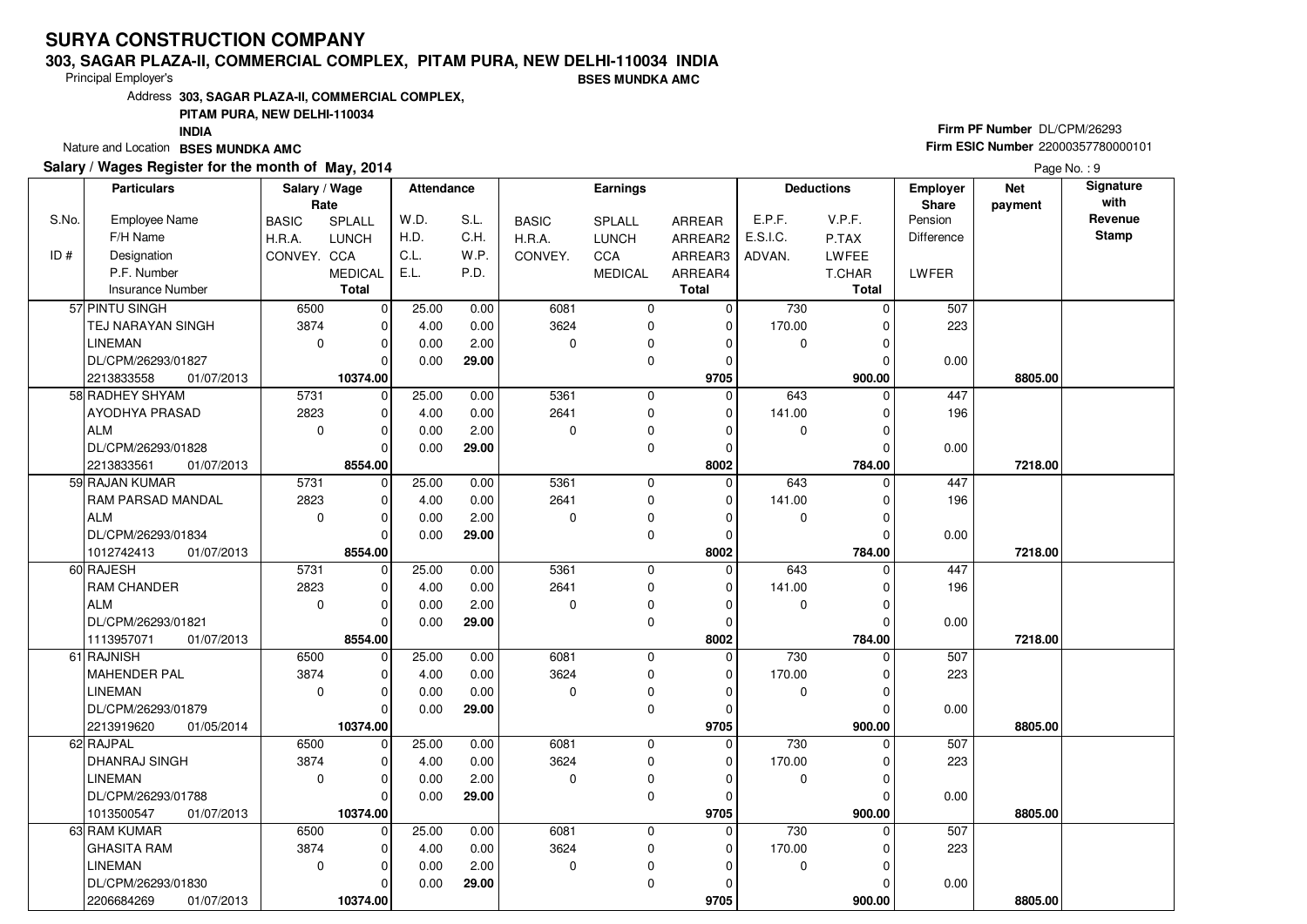#### **303, SAGAR PLAZA-II, COMMERCIAL COMPLEX, PITAM PURA, NEW DELHI-110034 INDIABSES MUNDKA AMC**

Principal Employer's

Address**303, SAGAR PLAZA-II, COMMERCIAL COMPLEX,**

**PITAM PURA, NEW DELHI-110034**

**INDIA**

Nature and Location **BSES MUNDKA AMC** 

#### **Salary / Wages Register for the month of May, 2014**

# **Firm PF Number** DL/CPM/26293 **Firm ESIC Number** <sup>22000357780000101</sup>

|       | <b>Particulars</b>       | Salary / Wage<br>Rate |                | <b>Attendance</b> |       |              | Earnings       |              |                  | <b>Deductions</b> | <b>Employer</b><br>Share | <b>Net</b><br>payment | Signature<br>with |
|-------|--------------------------|-----------------------|----------------|-------------------|-------|--------------|----------------|--------------|------------------|-------------------|--------------------------|-----------------------|-------------------|
| S.No. | <b>Employee Name</b>     | <b>BASIC</b>          | SPLALL         | W.D.              | S.L.  | <b>BASIC</b> | SPLALL         | ARREAR       | E.P.F.           | V.P.F.            | Pension                  |                       | Revenue           |
|       | F/H Name                 | H.R.A.                | <b>LUNCH</b>   | H.D.              | C.H.  | H.R.A.       | LUNCH          | ARREAR2      | E.S.I.C.         | P.TAX             | <b>Difference</b>        |                       | <b>Stamp</b>      |
| ID#   | Designation              | CONVEY. CCA           |                | C.L.              | W.P.  | CONVEY.      | CCA            | ARREAR3      | ADVAN.           | LWFEE             |                          |                       |                   |
|       | P.F. Number              |                       | <b>MEDICAL</b> | E.L.              | P.D.  |              | <b>MEDICAL</b> | ARREAR4      |                  | T.CHAR            | LWFER                    |                       |                   |
|       | <b>Insurance Number</b>  |                       | <b>Total</b>   |                   |       |              |                | <b>Total</b> |                  | <b>Total</b>      |                          |                       |                   |
|       | 64 RAM SINGH             | 5731                  | $\mathbf 0$    | 25.00             | 0.00  | 5361         | 0              | $\mathbf 0$  | 643              | $\Omega$          | 447                      |                       |                   |
|       | <b>BAHADUR SINGH</b>     | 2823                  | $\mathbf 0$    | 4.00              | 0.00  | 2641         | $\mathbf 0$    | $\Omega$     | 141.00           | U                 | 196                      |                       |                   |
|       | ALM                      | $\mathbf 0$           | $\mathbf 0$    | 0.00              | 2.00  | $\Omega$     | 0              | $\Omega$     | 0                |                   |                          |                       |                   |
|       | DL/CPM/26293/01837       |                       | $\Omega$       | 0.00              | 29.00 |              | $\mathbf 0$    | $\Omega$     |                  | ŋ                 | 0.00                     |                       |                   |
|       | 1012742420<br>01/07/2013 |                       | 8554.00        |                   |       |              |                | 8002         |                  | 784.00            |                          | 7218.00               |                   |
|       | 65 RAMAN KUMAR           | 5731                  | $\mathbf 0$    | 25.00             | 0.00  | 5361         | $\mathbf 0$    | $\Omega$     | 643              | $\Omega$          | 447                      |                       |                   |
|       | <b>RAMESH KUMAR</b>      | 2823                  | $\mathbf 0$    | 4.00              | 0.00  | 2641         | 0              | 0            | 141.00           | 0                 | 196                      |                       |                   |
|       | ALM                      | $\mathbf 0$           | $\mathbf 0$    | 0.00              | 2.00  | $\Omega$     | $\mathbf 0$    | $\Omega$     | 0                | O                 |                          |                       |                   |
|       | DL/CPM/26293/01780       |                       | $\Omega$       | 0.00              | 29.00 |              | 0              | $\mathbf 0$  |                  | 0                 | 0.00                     |                       |                   |
|       | 1012925380<br>01/07/2013 |                       | 8554.00        |                   |       |              |                | 8002         |                  | 784.00            |                          | 7218.00               |                   |
|       | 66 RAMBIR                | 5731                  | $\mathbf 0$    | 25.00             | 0.00  | 5361         | 0              | $\mathbf 0$  | 643              | $\Omega$          | 447                      |                       |                   |
|       | <b>SUNHERI LAL</b>       | 2823                  | $\mathbf 0$    | 4.00              | 0.00  | 2641         | $\mathbf 0$    | $\mathbf 0$  | 141.00           |                   | 196                      |                       |                   |
|       | ALM                      | $\mathbf 0$           | $\mathbf 0$    | 0.00              | 2.00  | $\Omega$     | 0              | $\Omega$     | 0                | $\Omega$          |                          |                       |                   |
|       | DL/CPM/26293/01819       |                       | $\Omega$       | 0.00              | 29.00 |              | $\mathbf 0$    | $\Omega$     |                  |                   | 0.00                     |                       |                   |
|       | 1113985040<br>01/07/2013 |                       | 8554.00        |                   |       |              |                | 8002         |                  | 784.00            |                          | 7218.00               |                   |
|       | 67 RAMESH KUMAR          | 6500                  | $\mathbf 0$    | 25.00             | 0.00  | 6081         | 0              | $\mathbf 0$  | 730              | 0                 | 507                      |                       |                   |
|       | JHALLU                   | 3874                  | $\Omega$       | 4.00              | 0.00  | 3624         | 0              | $\Omega$     | 170.00           |                   | 223                      |                       |                   |
|       | <b>LINEMAN</b>           | $\Omega$              | $\mathbf 0$    | 0.00              | 2.00  | $\Omega$     | 0              | $\Omega$     | 0                | O                 |                          |                       |                   |
|       | DL/CPM/26293/01773       |                       | $\Omega$       | 0.00              | 29.00 |              | $\Omega$       | $\Omega$     |                  |                   | 0.00                     |                       |                   |
|       | 1012742417<br>01/07/2013 |                       | 10374.00       |                   |       |              |                | 9705         |                  | 900.00            |                          | 8805.00               |                   |
|       | 68 RAMESH THAKUR         | 6500                  | $\mathbf 0$    | 13.00             | 0.00  | 3145         | $\mathbf 0$    | $\Omega$     | $\overline{377}$ | O                 | 262                      |                       |                   |
|       | <b>TRIVENI THAKUR</b>    | 3874                  | $\mathbf 0$    | 2.00              | 0.00  | 1875         | $\mathbf 0$    | 0            | 88.00            |                   | 115                      |                       |                   |
|       | <b>LINEMAN</b>           | $\Omega$              | $\mathbf 0$    | 0.00              | 16.00 | $\Omega$     | $\mathbf 0$    | $\Omega$     | 0                | $\Omega$          |                          |                       |                   |
|       | DL/CPM/26293/01825       |                       | $\mathbf 0$    | 0.00              | 15.00 |              | 0              | $\Omega$     |                  |                   | 0.00                     |                       |                   |
|       | 2213833550<br>01/03/2014 |                       | 10374.00       |                   |       |              |                | 5020         |                  | 465.00            |                          | 4555.00               |                   |
|       | 69 RATAN ROY             | 6500                  | $\mathbf 0$    | 25.00             | 0.00  | 6081         | $\mathbf 0$    | $\Omega$     | 730              | $\Omega$          | 507                      |                       |                   |
|       | MUKTI NATH ROY           | 3874                  | $\Omega$       | 4.00              | 0.00  | 3624         | $\mathbf 0$    | $\Omega$     | 170.00           | U                 | 223                      |                       |                   |
|       | <b>LINEMAN</b>           | $\mathbf 0$           | $\mathbf 0$    | 0.00              | 2.00  | $\Omega$     | 0              | $\Omega$     | 0                |                   |                          |                       |                   |
|       | DL/CPM/26293/01866       |                       | $\Omega$       | 0.00              | 29.00 |              | $\mathbf 0$    | $\Omega$     |                  |                   | 0.00                     |                       |                   |
|       | 1013034868<br>02/12/2013 |                       | 10374.00       |                   |       |              |                | 9705         |                  | 900.00            |                          | 8805.00               |                   |
|       | 70 REMENDRA              | 6500                  | $\mathbf 0$    | 25.00             | 0.00  | 6081         | $\mathbf 0$    | $\Omega$     | 730              | 0                 | 507                      |                       |                   |
|       | <b>CHANDRA</b>           | 3874                  | $\mathbf 0$    | 4.00              | 0.00  | 3624         | $\mathbf 0$    | 0            | 170.00           |                   | 223                      |                       |                   |
|       | <b>LINEMAN</b>           | $\mathbf 0$           | $\mathbf 0$    | 0.00              | 2.00  | $\mathbf 0$  | 0              | $\Omega$     | 0                | O                 |                          |                       |                   |
|       | DL/CPM/26293/01843       |                       | 0              | 0.00              | 29.00 |              | 0              | $\Omega$     |                  |                   | 0.00                     |                       |                   |
|       | 2213845656<br>01/08/2013 |                       | 10374.00       |                   |       |              |                | 9705         |                  | 900.00            |                          | 8805.00               |                   |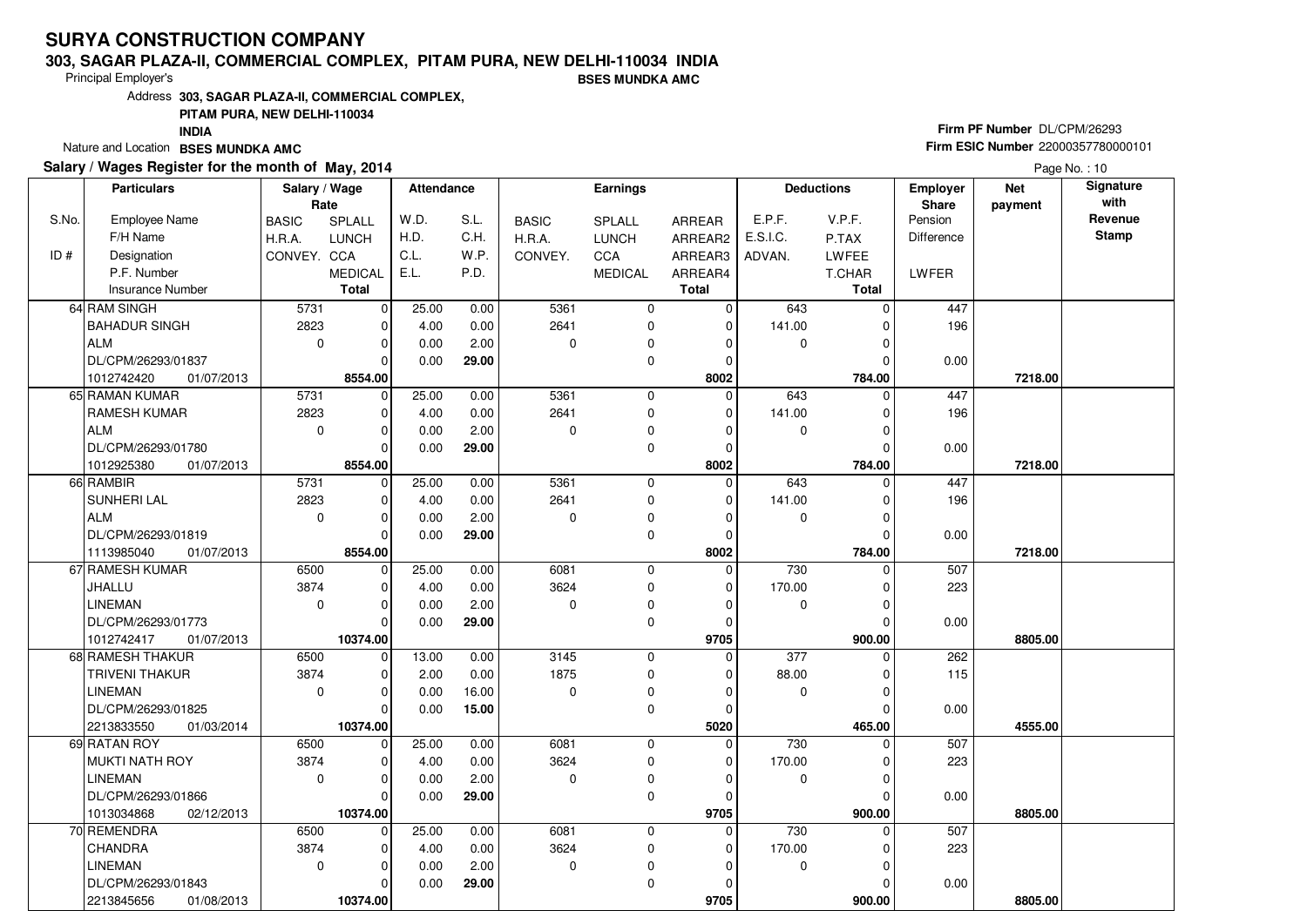#### **303, SAGAR PLAZA-II, COMMERCIAL COMPLEX, PITAM PURA, NEW DELHI-110034 INDIABSES MUNDKA AMC**

Principal Employer's

Address**303, SAGAR PLAZA-II, COMMERCIAL COMPLEX,**

### **PITAM PURA, NEW DELHI-110034**

**INDIA**

Nature and Location **BSES MUNDKA AMC** 

### **Salary / Wages Register for the month of May, 2014**

# **Firm PF Number** DL/CPM/26293 **Firm ESIC Number** <sup>22000357780000101</sup>

|       | <b>Particulars</b>       | Salary / Wage<br>Rate |                | Attendance |       |              | Earnings       |              |             | <b>Deductions</b> | <b>Employer</b><br>Share | <b>Net</b><br>payment | Signature<br>with |
|-------|--------------------------|-----------------------|----------------|------------|-------|--------------|----------------|--------------|-------------|-------------------|--------------------------|-----------------------|-------------------|
| S.No. | <b>Employee Name</b>     | <b>BASIC</b>          | SPLALL         | W.D.       | S.L.  | <b>BASIC</b> | SPLALL         | ARREAR       | E.P.F.      | V.P.F.            | Pension                  |                       | Revenue           |
|       | F/H Name                 | H.R.A.                | <b>LUNCH</b>   | H.D.       | C.H.  | H.R.A.       | <b>LUNCH</b>   | ARREAR2      | E.S.I.C.    | P.TAX             | Difference               |                       | <b>Stamp</b>      |
| ID#   | Designation              | CONVEY. CCA           |                | C.L.       | W.P.  | CONVEY.      | CCA            | ARREAR3      | ADVAN.      | <b>LWFEE</b>      |                          |                       |                   |
|       | P.F. Number              |                       | <b>MEDICAL</b> | E.L.       | P.D.  |              | <b>MEDICAL</b> | ARREAR4      |             | T.CHAR            | LWFER                    |                       |                   |
|       | <b>Insurance Number</b>  |                       | <b>Total</b>   |            |       |              |                | <b>Total</b> |             | <b>Total</b>      |                          |                       |                   |
|       | 71 SANJAY YADAV          | 5731                  | $\overline{0}$ | 25.00      | 0.00  | 5361         | 0              | 0            | 643         | $\Omega$          | 447                      |                       |                   |
|       | <b>BALCHAND YADAV</b>    | 2823                  | $\mathbf 0$    | 4.00       | 0.00  | 2641         | 0              | $\Omega$     | 141.00      | $\Omega$          | 196                      |                       |                   |
|       | ALM                      | $\mathbf 0$           | $\mathbf 0$    | 0.00       | 2.00  | 0            | 0              | 0            | 0           | $\Omega$          |                          |                       |                   |
|       | DL/CPM/26293/01802       |                       | $\Omega$       | 0.00       | 29.00 |              | 0              | $\Omega$     |             | 0                 | 0.00                     |                       |                   |
|       | 2213632664<br>01/07/2013 |                       | 8554.00        |            |       |              |                | 8002         |             | 784.00            |                          | 7218.00               |                   |
|       | 72 SARWAN KUMAR          | 5731                  | 0              | 25.00      | 0.00  | 5361         | 0              | $\Omega$     | 643         | $\Omega$          | 447                      |                       |                   |
|       | <b>RAJENDER SINGH</b>    | 2823                  | $\mathbf 0$    | 4.00       | 0.00  | 2641         | 0              | $\Omega$     | 141.00      | $\Omega$          | 196                      |                       |                   |
|       | ALM                      | $\mathbf 0$           | $\mathbf 0$    | 0.00       | 2.00  | $\mathbf 0$  | 0              | 0            | $\mathbf 0$ | 0                 |                          |                       |                   |
|       | DL/CPM/26293/01829       |                       | $\Omega$       | 0.00       | 29.00 |              | 0              | $\Omega$     |             | 0                 | 0.00                     |                       |                   |
|       | 2213833563<br>01/07/2013 |                       | 8554.00        |            |       |              |                | 8002         |             | 784.00            |                          | 7218.00               |                   |
|       | 73 SATENDRA SINGH        | 5731                  | $\overline{0}$ | 25.00      | 0.00  | 5361         | 0              | $\Omega$     | 643         | $\Omega$          | 447                      |                       |                   |
|       | JAI CHAND SINGH          | 2823                  | $\mathbf 0$    | 4.00       | 0.00  | 2641         | 0              | 0            | 141.00      | $\Omega$          | 196                      |                       |                   |
|       | ALM                      | $\Omega$              | $\Omega$       | 0.00       | 2.00  | $\Omega$     | 0              | $\Omega$     | $\mathbf 0$ | $\Omega$          |                          |                       |                   |
|       | DL/CPM/26293/01822       |                       | $\Omega$       | 0.00       | 29.00 |              | 0              | $\Omega$     |             | O                 | 0.00                     |                       |                   |
|       | 1012742427<br>01/07/2013 |                       | 8554.00        |            |       |              |                | 8002         |             | 784.00            |                          | 7218.00               |                   |
|       | 74 SATYA NARAIN SINGH    | 6500                  | $\mathbf 0$    | 25.00      | 0.00  | 6081         | 0              | $\Omega$     | 730         | $\Omega$          | 507                      |                       |                   |
|       | <b>RAVINDER SINGH</b>    | 3874                  | $\Omega$       | 4.00       | 0.00  | 3624         | 0              | $\Omega$     | 170.00      | 0                 | 223                      |                       |                   |
|       | <b>LINEMAN</b>           | $\Omega$              | $\Omega$       | 0.00       | 2.00  | $\Omega$     | 0              | $\Omega$     | $\mathbf 0$ | $\Omega$          |                          |                       |                   |
|       | DL/CPM/26293/01774       |                       | $\Omega$       | 0.00       | 29.00 |              | 0              | $\Omega$     |             | 0                 | 0.00                     |                       |                   |
|       | 1012742428<br>01/07/2013 |                       | 10374.00       |            |       |              |                | 9705         |             | 900.00            |                          | 8805.00               |                   |
|       | 75 SENTU MANDAL          | 5731                  | $\mathbf 0$    | 0.00       | 0.00  | $\mathbf 0$  | 0              | 0            | $\mathbf 0$ | $\Omega$          | 0                        |                       |                   |
|       | <b>VINOD MANDAL</b>      | 2823                  | $\Omega$       | 0.00       | 0.00  | $\Omega$     | 0              | $\Omega$     | 0.00        | $\Omega$          | $\Omega$                 |                       |                   |
|       | ALM                      | $\mathbf 0$           | $\mathbf 0$    | 0.00       | 31.00 | $\Omega$     | 0              | $\Omega$     | 0           | 0                 |                          |                       |                   |
|       | DL/CPM/26293/01809       |                       | $\Omega$       | 0.00       | 0.00  |              | 0              | $\Omega$     |             | $\Omega$          | 0.00                     |                       |                   |
|       | 2213832731<br>01/07/2013 |                       | 8554.00        |            |       |              |                | 0            |             | 0.00              |                          | 0.00                  |                   |
|       | <b>76 SHAMBHU SINGH</b>  | 6500                  | $\mathbf 0$    | 27.00      | 0.00  | 6500         | 0              | $\Omega$     | 780         | U                 | 541                      |                       |                   |
|       | LT ARJUN PRASAD SINGH    | 3874                  | $\Omega$       | 4.00       | 0.00  | 3874         | 0              | $\Omega$     | 182.00      | $\Omega$          | 239                      |                       |                   |
|       | <b>FITTER</b>            | $\Omega$              | $\mathbf 0$    | 0.00       | 0.00  | $\Omega$     | 0              | $\Omega$     | 0           | $\Omega$          |                          |                       |                   |
|       | DL/CPM/26293/01761       |                       | $\Omega$       | 0.00       | 31.00 |              | 0              | ŋ            |             | 0                 | 0.00                     |                       |                   |
|       | 1010079152<br>01/07/2013 |                       | 10374.00       |            |       |              |                | 10374        |             | 962.00            |                          | 9412.00               |                   |
|       | 77 SHANKAR SINGH         | 6500                  | $\Omega$       | 25.00      | 0.00  | 6081         | 0              | $\Omega$     | 730         | U                 | 507                      |                       |                   |
|       | <b>KHARTAR SINGH</b>     | 3874                  | $\Omega$       | 4.00       | 0.00  | 3624         | 0              | $\Omega$     | 170.00      | 0                 | 223                      |                       |                   |
|       | <b>LINEMAN</b>           | $\mathbf 0$           | $\mathbf 0$    | 0.00       | 2.00  | $\mathbf 0$  | 0              | 0            | $\mathbf 0$ | $\Omega$          |                          |                       |                   |
|       | DL/CPM/26293/01805       |                       | $\Omega$       | 0.00       | 29.00 |              | 0              | ŋ            |             | 0                 | 0.00                     |                       |                   |
|       | 2213832584<br>01/07/2013 |                       | 10374.00       |            |       |              |                | 9705         |             | 900.00            |                          | 8805.00               |                   |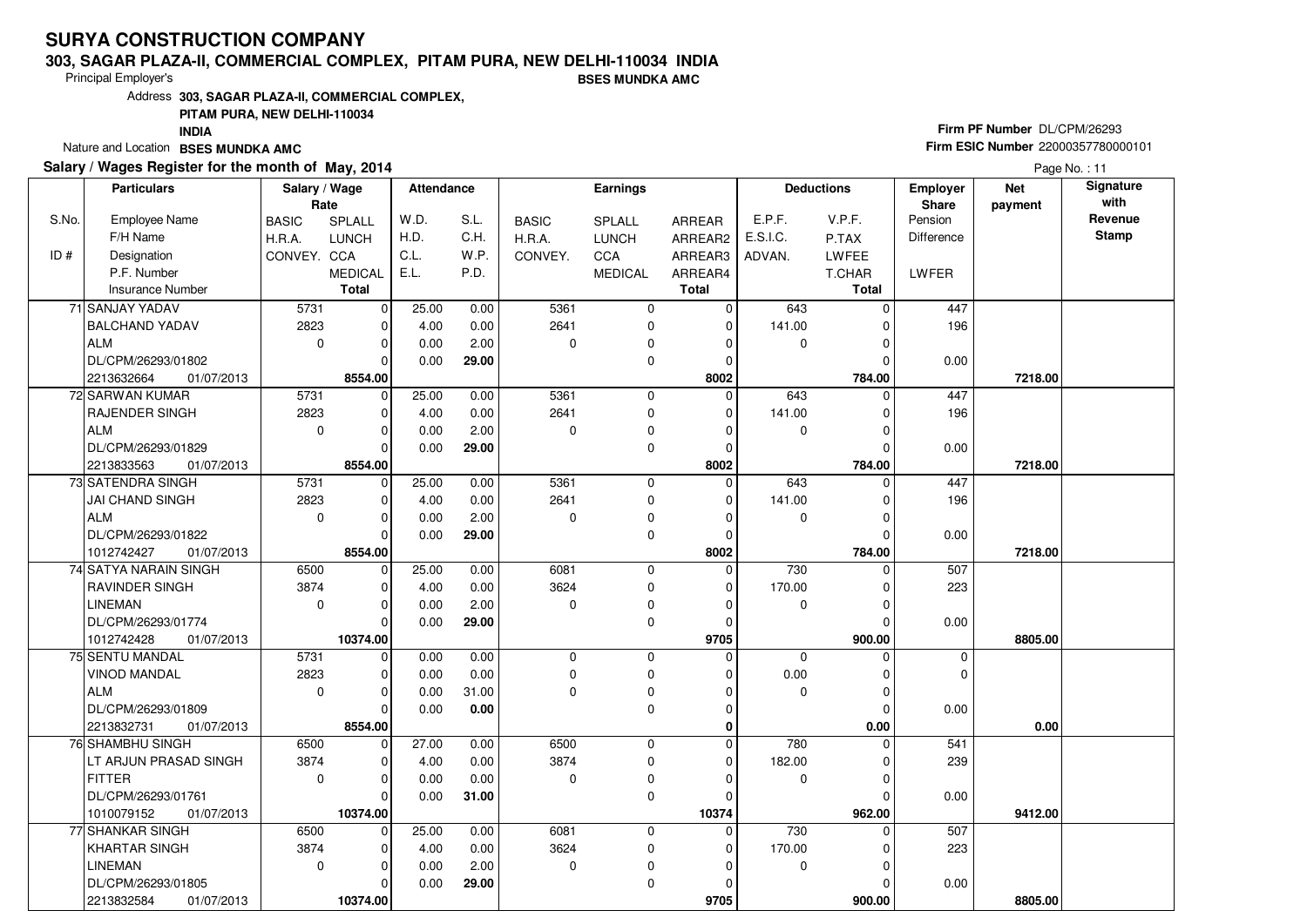#### **303, SAGAR PLAZA-II, COMMERCIAL COMPLEX, PITAM PURA, NEW DELHI-110034 INDIA**

Principal Employer's

**BSES MUNDKA AMC**

Address**303, SAGAR PLAZA-II, COMMERCIAL COMPLEX,**

### **PITAM PURA, NEW DELHI-110034**

**INDIA**

Nature and Location **BSES MUNDKA AMC** 

### **Salary / Wages Register for the month of May, 2014**

# **Firm PF Number** DL/CPM/26293 **Firm ESIC Number** <sup>22000357780000101</sup>

|       | <b>Particulars</b>       | Salary / Wage<br>Rate |                | Attendance |       |              | <b>Earnings</b> |              |             | <b>Deductions</b> | <b>Employer</b><br>Share | <b>Net</b><br>payment | Signature<br>with |
|-------|--------------------------|-----------------------|----------------|------------|-------|--------------|-----------------|--------------|-------------|-------------------|--------------------------|-----------------------|-------------------|
| S.No. | <b>Employee Name</b>     | <b>BASIC</b>          | SPLALL         | W.D.       | S.L.  | <b>BASIC</b> | SPLALL          | ARREAR       | E.P.F.      | V.P.F.            | Pension                  |                       | Revenue           |
|       | F/H Name                 | H.R.A.                | <b>LUNCH</b>   | H.D.       | C.H.  | H.R.A.       | <b>LUNCH</b>    | ARREAR2      | E.S.I.C.    | P.TAX             | Difference               |                       | <b>Stamp</b>      |
| ID#   | Designation              | CONVEY. CCA           |                | C.L.       | W.P.  | CONVEY.      | CCA             | ARREAR3      | ADVAN.      | LWFEE             |                          |                       |                   |
|       | P.F. Number              |                       | <b>MEDICAL</b> | E.L.       | P.D.  |              | <b>MEDICAL</b>  | ARREAR4      |             | T.CHAR            | LWFER                    |                       |                   |
|       | <b>Insurance Number</b>  |                       | <b>Total</b>   |            |       |              |                 | <b>Total</b> |             | <b>Total</b>      |                          |                       |                   |
|       | 78 SHASHANK SHEKHAR      | 5731                  | $\mathbf 0$    | 25.00      | 0.00  | 5361         | 0               | $\mathbf 0$  | 643         | 0                 | 447                      |                       |                   |
|       | SITA RAM MANDAL          | 2823                  | $\mathbf 0$    | 4.00       | 0.00  | 2641         | 0               | $\mathbf 0$  | 141.00      | $\Omega$          | 196                      |                       |                   |
|       | ALM                      | $\mathbf 0$           | $\mathbf 0$    | 0.00       | 2.00  | $\Omega$     | 0               | $\Omega$     | 0           |                   |                          |                       |                   |
|       | DL/CPM/26293/01845       |                       | $\Omega$       | 0.00       | 29.00 |              | $\mathbf 0$     | $\mathbf 0$  |             | 0                 | 0.00                     |                       |                   |
|       | 1012742429<br>01/08/2013 |                       | 8554.00        |            |       |              |                 | 8002         |             | 784.00            |                          | 7218.00               |                   |
|       | 79 SHIV KUMAR            | 5731                  | 0              | 25.00      | 0.00  | 5361         | $\mathbf 0$     | $\Omega$     | 643         | $\Omega$          | 447                      |                       |                   |
|       | CHALITRA LAL             | 2823                  | $\mathbf 0$    | 4.00       | 0.00  | 2641         | $\mathbf 0$     | 0            | 141.00      | O                 | 196                      |                       |                   |
|       | ALM                      | $\mathbf 0$           | $\mathbf 0$    | 0.00       | 2.00  | $\Omega$     | 0               | $\Omega$     | 0           |                   |                          |                       |                   |
|       | DL/CPM/26293/01775       |                       | $\Omega$       | 0.00       | 29.00 |              | $\mathbf 0$     | $\Omega$     |             | $\Omega$          | 0.00                     |                       |                   |
|       | 1012742430<br>01/07/2013 |                       | 8554.00        |            |       |              |                 | 8002         |             | 784.00            |                          | 7218.00               |                   |
|       | 80 SHYAM SUNDER          | 6500                  | $\mathbf 0$    | 25.00      | 0.00  | 6081         | $\mathbf 0$     | $\Omega$     | 730         | $\Omega$          | 507                      |                       |                   |
|       | <b>RAM NATH SHARMA</b>   | 3874                  | $\mathbf 0$    | 4.00       | 0.00  | 3624         | $\mathbf 0$     | 0            | 170.00      |                   | 223                      |                       |                   |
|       | <b>LINEMAN</b>           | $\Omega$              | $\Omega$       | 0.00       | 2.00  | $\Omega$     | $\mathbf 0$     | $\Omega$     | $\mathbf 0$ | O                 |                          |                       |                   |
|       | DL/CPM/26293/01847       |                       | $\Omega$       | 0.00       | 29.00 |              | $\mathbf 0$     | $\mathbf 0$  |             |                   | 0.00                     |                       |                   |
|       | 2213857503<br>02/09/2013 |                       | 10374.00       |            |       |              |                 | 9705         |             | 900.00            |                          | 8805.00               |                   |
|       | 81 SITARAM SINGH         | 6500                  | $\mathbf 0$    | 25.00      | 0.00  | 6081         | $\mathbf 0$     | $\Omega$     | 730         | O                 | 507                      |                       |                   |
|       | MISARI SINGH             | 3874                  | $\mathbf 0$    | 4.00       | 0.00  | 3624         | $\mathbf 0$     | $\Omega$     | 170.00      |                   | 223                      |                       |                   |
|       | <b>LINEMAN</b>           | $\Omega$              | $\Omega$       | 0.00       | 2.00  | $\Omega$     | 0               | $\Omega$     | $\mathbf 0$ |                   |                          |                       |                   |
|       | DL/CPM/26293/01842       |                       | $\Omega$       | 0.00       | 29.00 |              | $\mathbf 0$     | $\mathbf 0$  |             |                   | 0.00                     |                       |                   |
|       | 2213840987<br>16/07/2013 |                       | 10374.00       |            |       |              |                 | 9705         |             | 900.00            |                          | 8805.00               |                   |
|       | 82 SUDHIR                | 5731                  | $\mathbf 0$    | 25.00      | 0.00  | 5361         | $\mathbf 0$     | $\mathbf 0$  | 643         |                   | 447                      |                       |                   |
|       | MAHESH SINGH             | 2823                  | $\Omega$       | 4.00       | 0.00  | 2641         | $\mathbf 0$     | $\Omega$     | 141.00      |                   | 196                      |                       |                   |
|       | ALM                      | $\mathbf 0$           | $\mathbf 0$    | 0.00       | 2.00  | $\Omega$     | $\mathbf 0$     | $\mathbf 0$  | 0           | $\Omega$          |                          |                       |                   |
|       | DL/CPM/26293/01796       |                       | $\Omega$       | 0.00       | 29.00 |              | $\mathbf 0$     | 0            |             |                   | 0.00                     |                       |                   |
|       | 1113973792<br>01/07/2013 |                       | 8554.00        |            |       |              |                 | 8002         |             | 784.00            |                          | 7218.00               |                   |
|       | 83 SURESH                | 6500                  | $\mathbf 0$    | 0.00       | 0.00  | 0            | $\mathbf 0$     | $\Omega$     | $\mathbf 0$ | 0                 | 0                        |                       |                   |
|       | <b>GIRRAJ</b>            | 3874                  | $\Omega$       | 0.00       | 0.00  | $\Omega$     | $\mathbf 0$     | $\Omega$     | 0.00        | $\Omega$          | $\mathbf 0$              |                       |                   |
|       | <b>LINEMAN</b>           | $\Omega$              | $\mathbf 0$    | 0.00       | 31.00 | $\Omega$     | $\mathbf 0$     | $\Omega$     | $\mathbf 0$ | O                 |                          |                       |                   |
|       | DL/CPM/26293/01858       |                       | $\Omega$       | 0.00       | 0.00  |              | $\mathbf 0$     | 0            |             | $\Omega$          | 0.00                     |                       |                   |
|       | 2213871739<br>08/10/2013 |                       | 10374.00       |            |       |              |                 | 0            |             | $0.00\,$          |                          | 0.00                  |                   |
|       | 84 SURESH KUMAR          | 6500                  | $\mathbf 0$    | 27.00      | 0.00  | 6500         | $\mathbf 0$     | $\Omega$     | 780         | 0                 | 541                      |                       |                   |
|       | <b>ROSHAN SINGH</b>      | 4810                  | $\Omega$       | 4.00       | 0.00  | 4810         | 0               | 0            | 198.00      |                   | 239                      |                       |                   |
|       | <b>SUPERVISOR</b>        | $\mathbf 0$           | $\mathbf 0$    | 0.00       | 0.00  | $\mathbf 0$  | 0               | $\Omega$     | 0           | $\Omega$          |                          |                       |                   |
|       | DL/CPM/26293/01776       |                       | $\Omega$       | 0.00       | 31.00 |              | 0               | $\Omega$     |             |                   | 0.00                     |                       |                   |
|       | 1012742436<br>01/07/2013 |                       | 11310.00       |            |       |              |                 | 11310        |             | 978.00            |                          | 10332.00              |                   |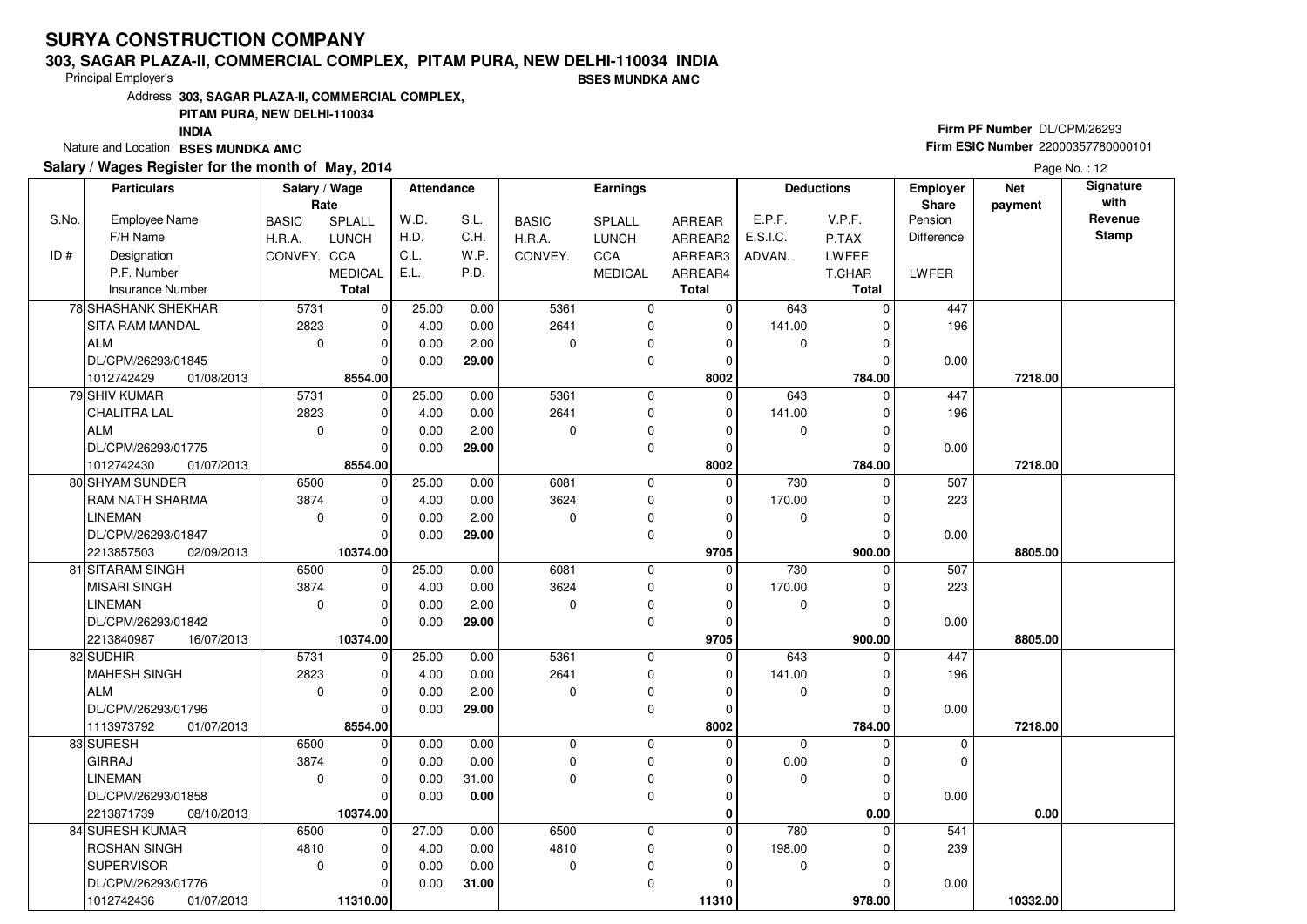#### **303, SAGAR PLAZA-II, COMMERCIAL COMPLEX, PITAM PURA, NEW DELHI-110034 INDIA**

Principal Employer's

**BSES MUNDKA AMC**

Address**303, SAGAR PLAZA-II, COMMERCIAL COMPLEX,**

### **PITAM PURA, NEW DELHI-110034**

**INDIA**

Nature and Location **BSES MUNDKA AMC** 

#### **Salary / Wages Register for the month of May, 2014**

# **Firm PF Number** DL/CPM/26293 **Firm ESIC Number** <sup>22000357780000101</sup>

| <b>Particulars</b> |                          | Salary / Wage<br>Rate |                | Attendance |       | <b>Earnings</b> |                |              | <b>Deductions</b> |               | <b>Employer</b><br>Share | <b>Net</b><br>payment | Signature<br>with |
|--------------------|--------------------------|-----------------------|----------------|------------|-------|-----------------|----------------|--------------|-------------------|---------------|--------------------------|-----------------------|-------------------|
| S.No.              | <b>Employee Name</b>     | <b>BASIC</b>          | SPLALL         | W.D.       | S.L.  | <b>BASIC</b>    | SPLALL         | ARREAR       | E.P.F.            | V.P.F.        | Pension                  |                       | Revenue           |
|                    | F/H Name                 | H.R.A.                | <b>LUNCH</b>   | H.D.       | C.H.  | H.R.A.          | <b>LUNCH</b>   | ARREAR2      | E.S.I.C.          | P.TAX         | <b>Difference</b>        |                       | <b>Stamp</b>      |
| ID#                | Designation              | CONVEY. CCA           |                | C.L.       | W.P.  | CONVEY.         | CCA            | ARREAR3      | ADVAN.            | <b>LWFEE</b>  |                          |                       |                   |
|                    | P.F. Number              |                       | <b>MEDICAL</b> | E.L.       | P.D.  |                 | <b>MEDICAL</b> | ARREAR4      |                   | T.CHAR        | LWFER                    |                       |                   |
|                    | <b>Insurance Number</b>  |                       | <b>Total</b>   |            |       |                 |                | <b>Total</b> |                   | <b>Total</b>  |                          |                       |                   |
|                    | 85 SURESH KUMAR          | 5731                  | $\mathbf 0$    | 25.00      | 0.00  | 5361            | 0              | $\mathbf 0$  | 643               | $\Omega$      | 447                      |                       |                   |
|                    | <b>MUNNE SINGH</b>       | 2823                  | $\mathbf 0$    | 4.00       | 0.00  | 2641            | 0              | $\mathbf 0$  | 141.00            | $\Omega$      | 196                      |                       |                   |
|                    | <b>ALM</b>               | $\mathbf 0$           | $\mathbf 0$    | 0.00       | 2.00  | 0               | 0              | 0            | $\mathbf 0$       | $\Omega$      |                          |                       |                   |
|                    | DL/CPM/26293/01777       |                       | $\Omega$       | 0.00       | 29.00 |                 | 0              | $\Omega$     |                   | $\Omega$      | 0.00                     |                       |                   |
|                    | 1012742437<br>01/07/2013 |                       | 8554.00        |            |       |                 |                | 8002         |                   | 784.00        |                          | 7218.00               |                   |
|                    | 86 SUSHIL KANT JHA       | 5731                  | $\mathbf 0$    | 0.00       | 0.00  | $\mathbf 0$     | 0              | $\mathbf 0$  | 0                 | $\Omega$      | 0                        |                       |                   |
|                    | <b>TIIKESHWAR</b>        | 2823                  | $\mathbf 0$    | 0.00       | 0.00  | 0               | 0              | $\mathbf 0$  | 0.00              | $\Omega$      | $\mathbf 0$              |                       |                   |
|                    | <b>ALM</b>               | $\mathbf 0$           | $\mathbf 0$    | 0.00       | 31.00 | 0               | 0              | $\Omega$     | $\mathbf 0$       | $\Omega$      |                          |                       |                   |
|                    | DL/CPM/26293/01823       |                       | $\Omega$       | 0.00       | 0.00  |                 | 0              | $\mathbf 0$  |                   | $\Omega$      | 0.00                     |                       |                   |
|                    | 2212742439<br>01/07/2013 |                       | 8554.00        |            |       |                 |                | 0            |                   | 0.00          |                          | 0.00                  |                   |
|                    | 87 UDAY KUMAR SINGH      | 6500                  | $\mathbf 0$    | 25.00      | 0.00  | 6081            | 0              | $\mathbf 0$  | 730               | $\Omega$      | 507                      |                       |                   |
|                    | <b>VINAY SINGH</b>       | 3874                  | $\mathbf 0$    | 4.00       | 0.00  | 3624            | 0              | $\mathbf 0$  | 170.00            | 0             | 223                      |                       |                   |
|                    | <b>LINEMAN</b>           | $\mathbf 0$           | $\mathbf 0$    | 0.00       | 2.00  | 0               | 0              | $\Omega$     | $\mathbf 0$       | $\Omega$      |                          |                       |                   |
|                    | DL/CPM/26293/01781       |                       | $\Omega$       | 0.00       | 29.00 |                 | 0              | $\mathbf 0$  |                   | 0             | 0.00                     |                       |                   |
|                    | 1012925394<br>01/07/2013 |                       | 10374.00       |            |       |                 |                | 9705         |                   | 900.00        |                          | 8805.00               |                   |
|                    | 88 UMESH MANJHI          | 6500                  | 0              | 25.00      | 0.00  | 6081            | 0              | $\mathbf 0$  | 730               | $\Omega$      | 507                      |                       |                   |
|                    | <b>SOMAI MANJHI</b>      | 3874                  | $\mathbf 0$    | 4.00       | 0.00  | 3624            | $\mathbf 0$    | $\mathbf 0$  | 170.00            | 0             | 223                      |                       |                   |
|                    | <b>LINEMAN</b>           | $\mathbf 0$           | $\mathbf 0$    | 0.00       | 2.00  | 0               | 0              | $\Omega$     | $\pmb{0}$         | 0             |                          |                       |                   |
|                    | DL/CPM/26293/01799       |                       | $\Omega$       | 0.00       | 29.00 |                 | 0              | $\mathbf 0$  |                   | $\Omega$      | 0.00                     |                       |                   |
|                    | 2212925397<br>01/07/2013 |                       | 10374.00       |            |       |                 |                | 9705         |                   | 900.00        |                          | 8805.00               |                   |
|                    | 89 VINOD                 | 5731                  | $\mathbf 0$    | 25.00      | 0.00  | 5361            | 0              | $\mathbf 0$  | 643               | $\Omega$      | 447                      |                       |                   |
|                    | <b>ANANDI SINGH</b>      | 2823                  | $\mathbf 0$    | 4.00       | 0.00  | 2641            | 0              | $\mathbf 0$  | 141.00            | $\Omega$      | 196                      |                       |                   |
|                    | <b>ALM</b>               | $\Omega$              | $\mathbf 0$    | 0.00       | 2.00  | 0               | 0              | $\Omega$     | $\mathbf 0$       | $\Omega$      |                          |                       |                   |
|                    | DL/CPM/26293/01814       |                       | $\mathbf 0$    | 0.00       | 29.00 |                 | 0              | $\mathbf 0$  |                   | $\mathcal{C}$ | 0.00                     |                       |                   |
|                    | 1012925400<br>01/07/2013 |                       | 8554.00        |            |       |                 |                | 8002         |                   | 784.00        |                          | 7218.00               |                   |
|                    | 90 VIRENDER KUMAR PAL    | 6500                  | $\pmb{0}$      | 0.00       | 0.00  | $\mathbf 0$     | $\mathbf 0$    | $\mathbf 0$  | $\mathbf{0}$      | $\Omega$      | $\mathbf 0$              |                       |                   |
|                    | <b>RAM KUMAR PAL</b>     | 3874                  | $\mathbf 0$    | 0.00       | 0.00  | 0               | 0              | $\Omega$     | 0.00              | 0             | $\mathbf 0$              |                       |                   |
|                    | <b>LINEMAN</b>           | $\Omega$              | $\mathbf 0$    | 0.00       | 31.00 | 0               | 0              | $\mathbf 0$  | $\mathbf 0$       | $\Omega$      |                          |                       |                   |
|                    | DL/CPM/26293/01782       |                       | $\overline{0}$ | 0.00       | 0.00  |                 | $\mathbf 0$    | $\Omega$     |                   | $\Omega$      | 0.00                     |                       |                   |
|                    | 1012925401<br>01/07/2013 |                       | 10374.00       |            |       |                 |                | $\bf{0}$     |                   | 0.00          |                          | 0.00                  |                   |
|                    | 91 YOGENDER              | 5731                  | $\mathbf 0$    | 25.00      | 0.00  | 5361            | 0              | $\pmb{0}$    | 643               | $\Omega$      | 447                      |                       |                   |
|                    | <b>JAGDISH</b>           | 2823                  | $\mathbf 0$    | 4.00       | 0.00  | 2641            | 0              | $\mathbf 0$  | 141.00            | C             | 196                      |                       |                   |
|                    | <b>ALM</b>               | $\mathbf 0$           | $\mathbf 0$    | 0.00       | 2.00  | 0               | 0              | $\Omega$     | 0                 | $\Omega$      |                          |                       |                   |
|                    | DL/CPM/26293/01804       |                       | $\mathbf 0$    | 0.00       | 29.00 |                 | $\mathbf 0$    | 0            |                   |               | 0.00                     |                       |                   |
|                    | 2213832579<br>01/07/2013 |                       | 8554.00        |            |       |                 |                | 8002         |                   | 784.00        |                          | 7218.00               |                   |